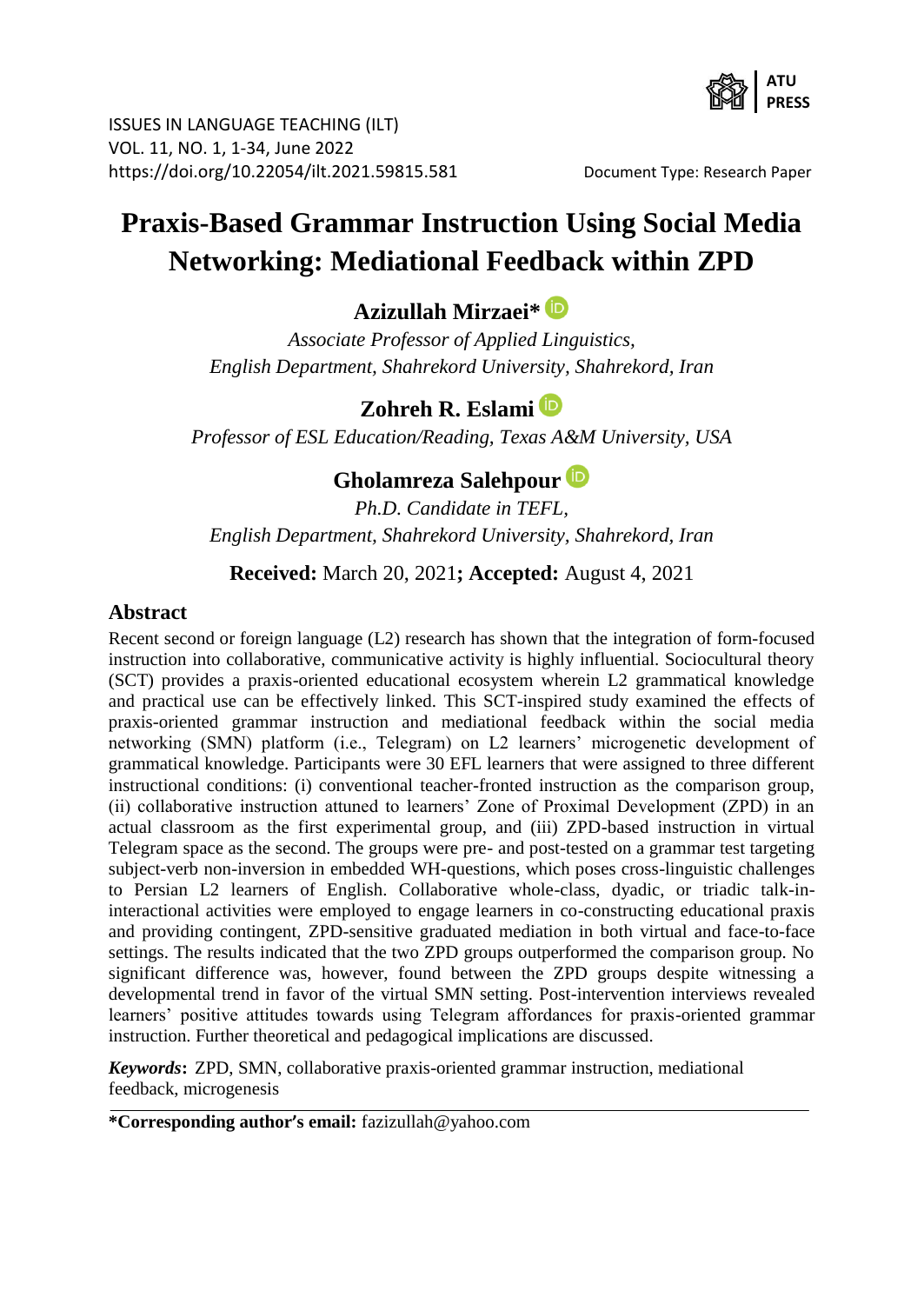# **INTRODUCTION**

The recent history of L2 learning research and pedagogy has witnessed a critical assessment of dominant individualistic presuppositions, methods, and concepts in second language acquisition (SLA) and, subsequently, a reconceptualization of SLA as a more socially oriented enterprise (e.g., Firth & Wagner, 2007; Infante & Poehner, 2019; Lantolf, Poehner, & Swain, 2018; Lantolf, Poehner, & Thorne, 2020; Thorne, 2005). On the one hand, the advent of Vygotsky's (1987) SCT of mind and learning has given special momentum to this wide-ranging trend. Amongst the SCT notions, mediated learning, ZPD, and collaborative dialogue or 'languaging' (Swain, Kinnear, & Steinman, 2010) have probably received the greatest attention. The central tenet pinning these notions together in education is that human cognitive development is the outcome of collaboratively constructed processes through which the learner's potential ZPD level of development is stimulated to function beyond his or her present or 'actual' developmental level. This higher-level transformation is mediated through ZPD-attuned instruction, languaging activities, and in collaboration with experts or more skilled peers (Vygotsky, 1987). As to language learning in SCT, in Swain and Lapkin's (1998) terms, this "coconstruction of linguistic knowledge in dialogue is language learning in progress" (p. 321).

On the other hand, recent developments in theoretical accounts of integrated meaning-and-form-focused instruction (e.g. Dörnyei, 2009; Doughty & Williams, 1998; Long, 1991; Long & Robinson, 1998) and interactional feedback (Nassaji, 2015, 2016; Nassaji & Fotos, 2011) have reinstated the role of corrective (implicit or explicit) feedback targeting L2 grammatical forms. Nonetheless, Nassaji and Fotos (2011, p. vii), following Richards (2002), have argued that "the central dilemma" in language teaching has been "how to integrate most effectively a focus on grammatical forms and a focus on meaningful communication in L2 classrooms." According to Lantolf and Poehner (2014) and van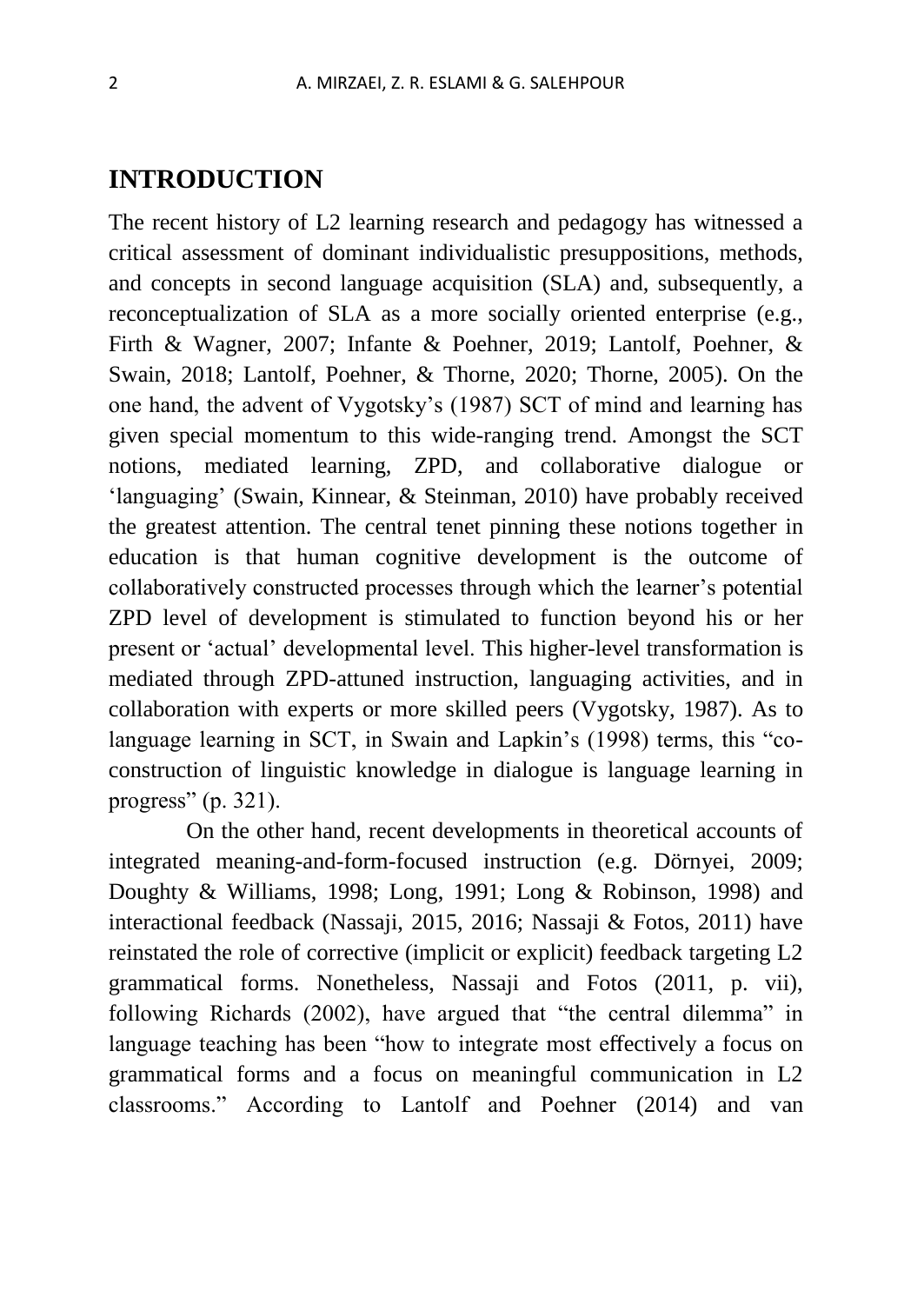Compernolle (2014), the Vygotskyan notion of ZPD provides the 'dialectic' in which conceptual knowledge about form is directly linked to its meaningful usage through practical activity. Lantolf and Poehner (2014, p. 10) submit that instantiation of the ZPD notion as "the dialectical relation between theory and practice," knowledge and use, or form and meaning "renders it not only possible but imperative that the concept be extended to contexts in which the development of new capabilities is a concern" (p. 147). This dialectical relationship has been referred to as educational 'praxis' which is fundamental to any account of education and cognitive development (van Compernolle, 2014). According to Nassaji (2016), the Vygotsky-inspired SCT notion that "language learning is essentially a social process" has been a major "source of support for interactional feedback" (p. 4) along with 'focus on form' approaches. Therefore, this praxis-oriented educational framework can transform classroom settings into an optimal learning ecosystem in which mediational feedback on L2 form is directly linked to concrete communicative activity (Mirzaei & Eslami, 2015; van Lier, 2004).

Despite showing great potential for linking form-focused feedback to meaning-based activity, educational praxis has received little attention from L2 research, and only recently has it been appearing in relevant research work (e.g., Hadidi, 2021). This study intended, first, to address this lacuna in instructed L2 grammar. Second, it aimed to envision this educational potential alongside recent advances in information and communication technology (ICT) that can provide innovative praxis environments for L2 interactant-learners to communicate, engage with practical activity, and co-construct integrated experiential-conceptual knowledge of language meaning and form (Li, 2018; Poehner, 2017; Vakili & Ebadi, 2020). There are a wide variety of synchronous computermediated communication (CMC) tools such as chats, discussion boards, course management systems, and SMNs which can presumably be utilized in L2 teaching as they create optimal learning-and-activity spaces for learners. In sum, the current study sought to explore the educational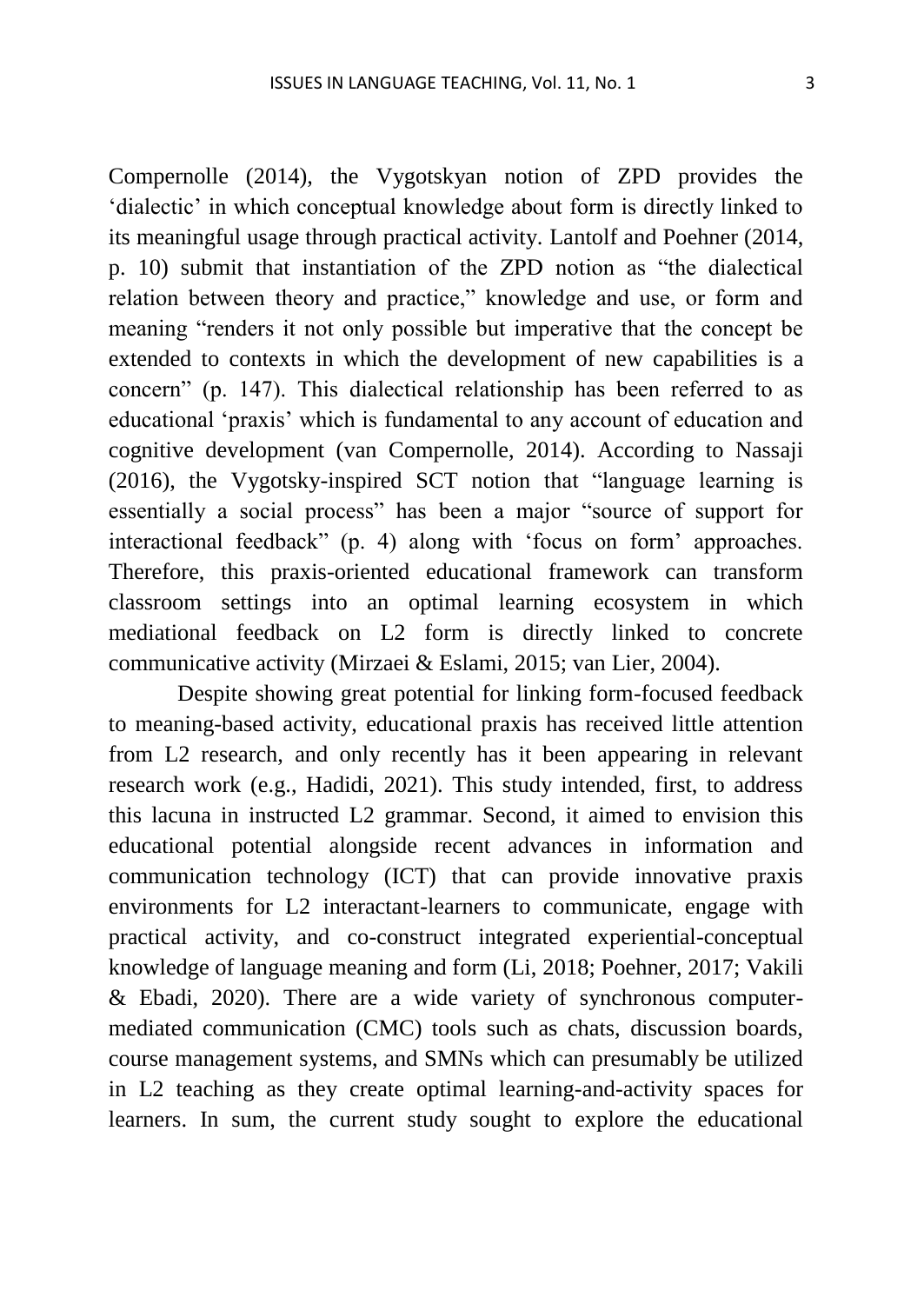opportunities the interface between the application of SCT tenets and notions, on the one hand, and the rapid spread of ICT affordances for social interaction and communicative activity, on the other, can provide for L<sub>2</sub> research and mediated L<sub>2</sub> learning. More specifically, this study explored the possibility of optimizing EFL grammar instruction through praxis-oriented integration of mediational (form-focused) feedback with concrete (meaning-based) activity using both actual classroom and virtual SMN (i.e., Telegram) settings in Iran from an SCT perspective.

# **LITERATURE REVIEW**

SCT was mainly developed based on Vygotsky's (1978, 1981) main epistemological stance on 'dialectics of brain and culture.' Accordingly, uniquely human cognitive development is microgenetically formed when cultural artifacts that humans have over time constructed to carry meaning, mediate life, and regulate the behavior of themselves or others create dialectical "new connections in the brain" (Vygotsky, 1997, p. 55). This brain-culture dialectic transforms the activity of basic neurobiologically endowed mental functions into "new superstructures in the developing system of human behavior" (p. 18). All cultures have invested in this dialectical capacity to create and use semiotic tools and systems, such as language and literacy, to mediate social life, cultural organizations, and internalize (or appropriate) intentional control over nature and brain functioning, what is basically called 'consciousness' (Lantolf & Poehner, 2014). Leontiev (1981), one of Vygotsky's leading successors, argues that "consciousness is not given from the beginning and is not produced by nature: consciousness is a product of society: it is produced" (p. 56).

For Vygotsky (1987), therefore, every higher-order mental function appears twice, initially between people on the social inter-psychological plane, through a process of 'other-regulation' or learner-adjusted supportive dialogue, which directs his or her attention to key features of the problemsolving task or the learning environment. This dialogically constituted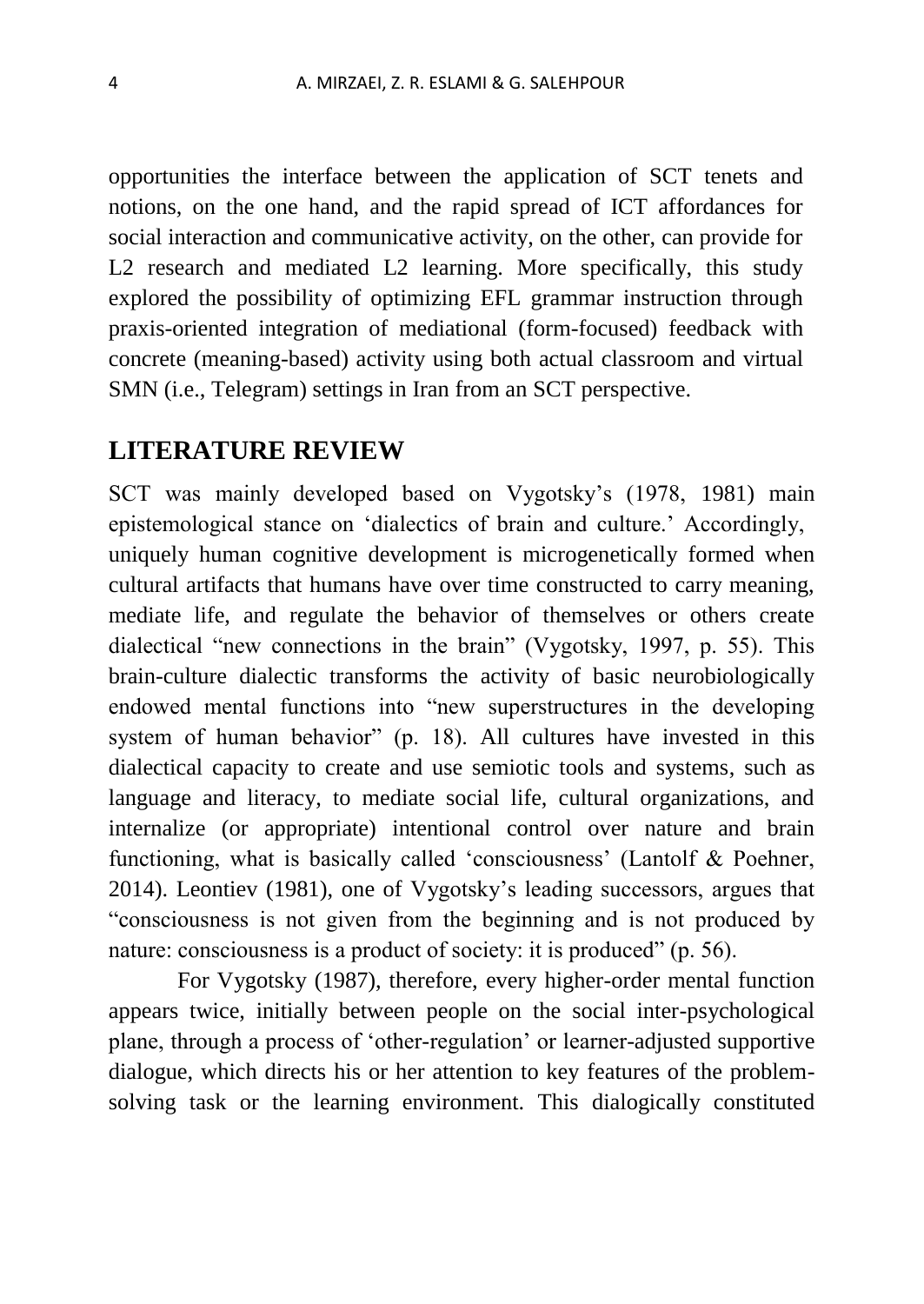collaborative activity within the learner's ZPD eventually helps him or her 'self-regulate' new knowledge or skill on the mental intra-psychological plane (Mitchell, Myles, & Marsden, 2013; Thorne, 2005). The psychology's mission, especially at its time of 'crisis,' is to "show how the individual response emerges from the forms of collective life" (Vygotsky, 1981, p. 165), not in a piecemeal fashion "cobbling together a little of the scientific approach and a little of the humanistic approach," but in a completely unified form (Lantolf & Thorne, 2006, p. 198).

Neo-Vygotskyan SCT regards the role of activity as indispensable to human learning and development due to its linking of conceptual knowledge to practical use (van Compernolle, 2014). Activity is defined as any goaldirected behavior mediated through various (physical or symbolic) tools. From amongst these tools, language, as a semiotic system, mediates the human intellect and is considered to be the most important culturally constructed artifact ever and a game-changer for human development. According to Vygotsky, the development of higher-order psychological functioning is the result of social interaction mediated by languaging activity. In essence, social interaction provides a proximal dialectical space, or 'praxis,' in which social, practical activity links theory and practice, or knowledge and use, and shapes human cognition (Lantolf & Poehner, 2014; van Compernolle, 2014).

Another important concept within SCT, as noted earlier, is ZPD, which is defined as the distance between an individual's "actual developmental level as determined by independent problem solving" and his or her higher level of "potential development as determined through problem-solving under adult guidance or in collaboration with more capable peers" (Vygotsky, 1978, p. 86). ZPD serves initially as a threshold indicator of an individual's learning or development—that is, where the teachinglearning process should begin its efforts from—and then as a dynamic process of collaborative thinking or action to diagnose and, in turn, promote (or mediate) the learner's emerging abilities to move from interpsychological activity to more independent, intra-psychological functioning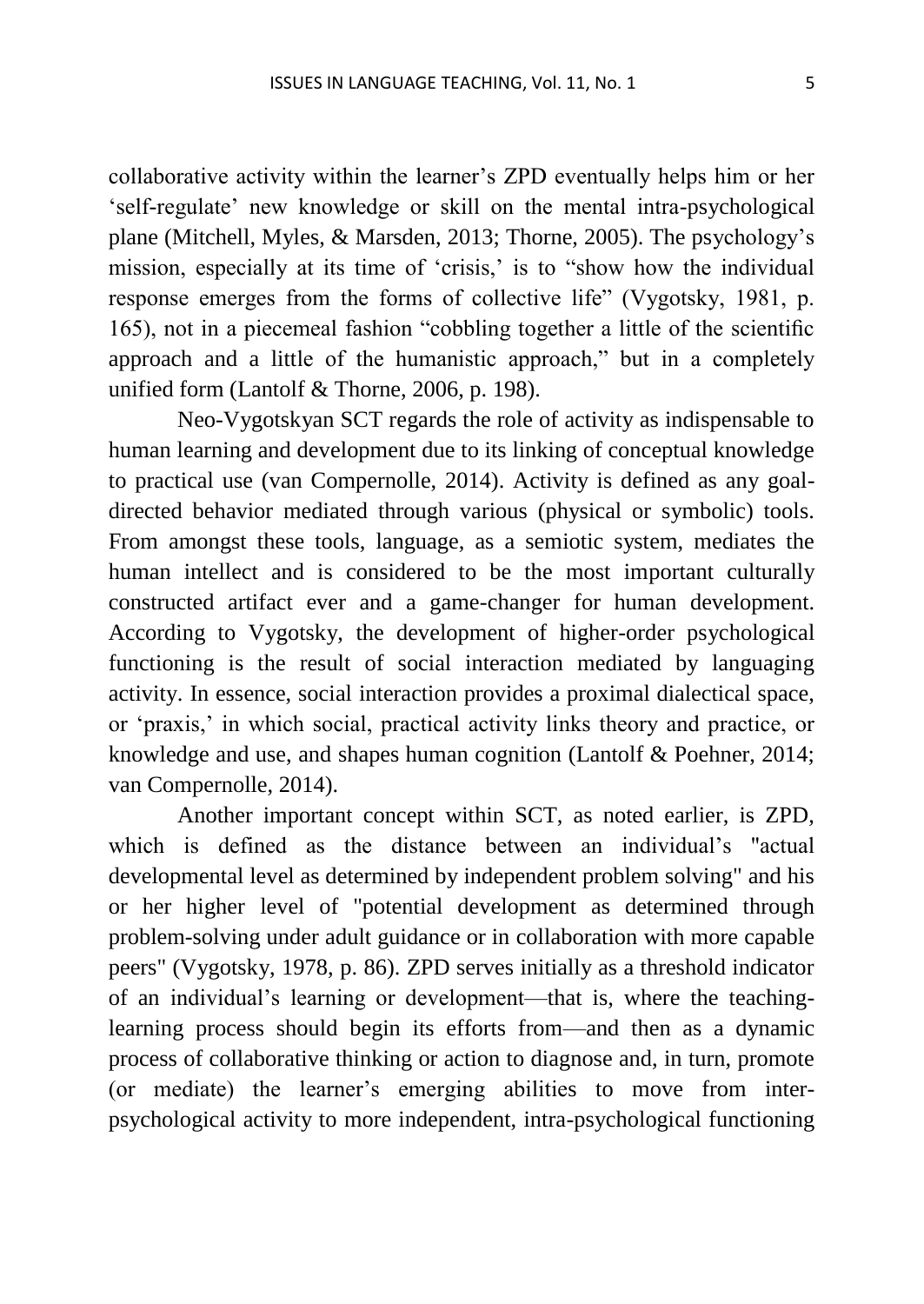(García, 2019a; Infante & Poehner, 2019; Lantolf, Poehner, & Swain, 2018). According to Lantolf and Thorne (2006), ZPD is future-oriented by highlighting the dynamics underlying the learner's microgenetic development in collaboratively mediated activity. The application of the ZPD notion presumes a dialectical relationship between the present 'mature' and future 'embryonic' states of cognitive development in the sense that "what one can do today with assistance is indicative of what one will be able to do independently in the future" (Lantolf & Thorne, 2006, p. 206). ZPD is thus grounded in the praxis-based 'ecosystem,' in van Lier's (2004) sense, wherein conceptual, regulatory knowledge arises (or accumulates) from collective engagement with the concrete (communicative) activity nested within its social, cultural context of use. Such a social ecosystem (e.g., community, family, school, classroom, or group), enriched with macroecological dynamics of activity, engagement, languaging, coconstruction, and instruction, systematically provides other micro mediational affordances as a result of active participation and dialogic collaboration in it. Ecologically, then, microgenetic "learning emerges as part of affordances being picked up and exploited for further action" (van Lier, 2004, p. 8).

As one of the pioneering applications of L2 microgenesis and the ZPD-based expression of praxis to integrated meaning and grammar instruction in the field of SLA, Aljaafreh and Lantolf (1994) developed a strategic regulatory scale in order to provide negotiated corrective feedback based on the tutor's close scrutiny of learners' potential developmental levels. Their 'collaborative frame' of feedback becomes operative in (written or oral) L2 use context guided by parameters of "need for *intervention*, *noticing* of error, and *correcting* the error," alongside an implicit-to-explicit cline, 'contingent' and 'graduated' to the learner's ZPD while engaged in a dialogic activity (Aljaafreh & Lantolf, 1994, p. 470; italics in original). Learning within ZPD, in this sense, is then based on expert-novice social interaction in which an expert (i.e., the teacher or a more capable peer) assists the novice learner's L2 microgenetic growth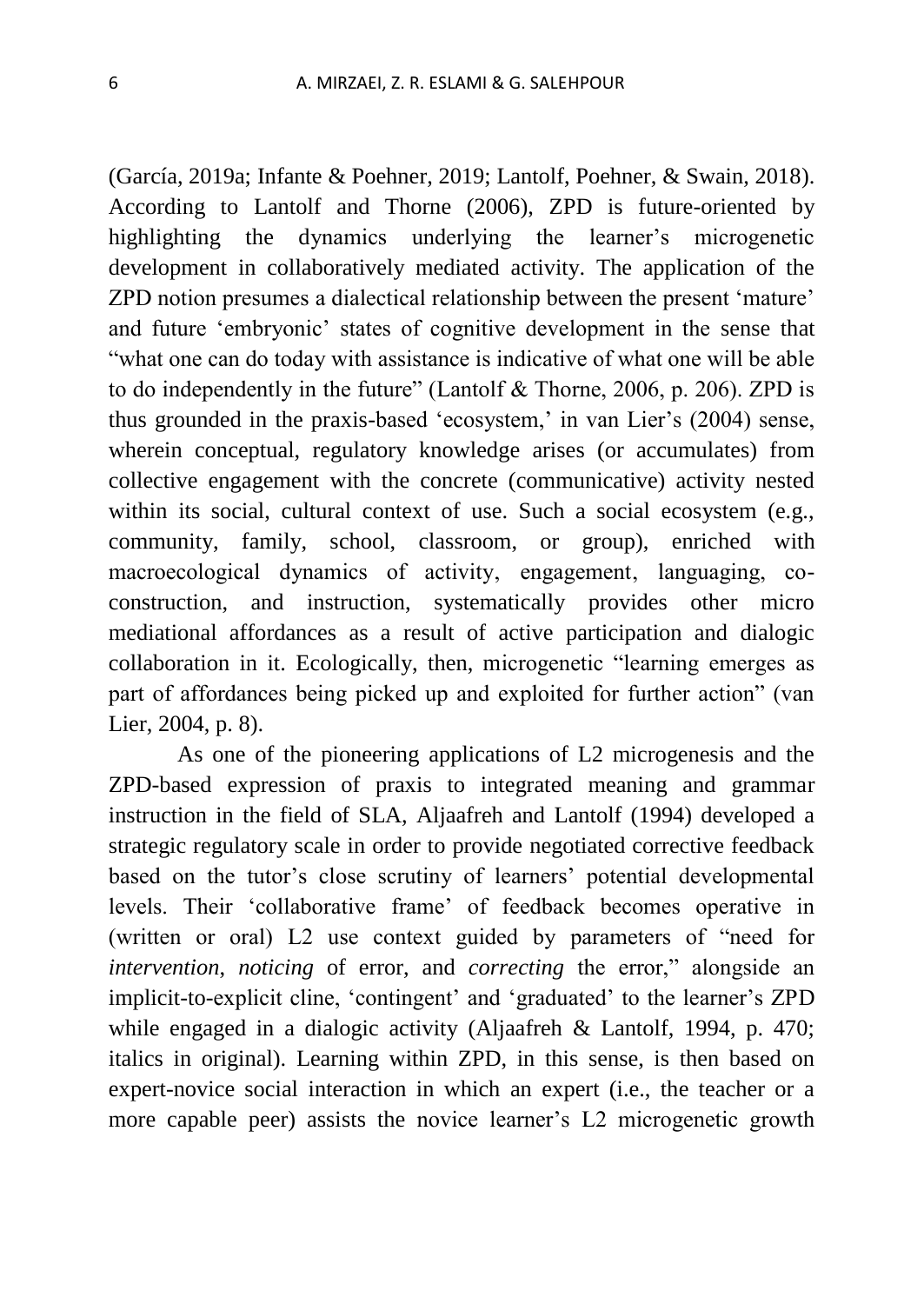based on moment-to-moment, 'just-right' and 'just-in-time' scaffolding prompts and mediational interventions (van Lier, 2004). Similarly, Nassaji and Swain (2000), Mirzaei and Eslami (2015), and Rassaei (2014) applied SCT mediational notions to L2 learning and traced learners' L2 microgenesis in talk-in-interactions. In terms of the notion 'praxis', only recently, Hadidi (2021) employed SCOBA, or 'schema for the complete orientating basis of an action,' in the educational praxis, created through C-BLI (i.e., concept-based language instruction), to mediate the cognitive processes that underlie the production of written argumentative discourse. He then reported evidence in support of the framework for improving the learner's cognitive processes of composing and the quality of his texts both during and after instruction. Also, Buescher and Strauss (2018) found that combining cognitive linguistics and SCT through the C-BLI framework helped early intermediate French L2 learners better understand the French prepositions of *à*, *dans*, and *en*, and use them appropriately. Nonetheless, praxis-oriented studies are still rare in L2 research. Future research should thus focus on this pedagogical potential to contribute to integrated meaningand-form-focused instruction, linking conceptual knowledge on L2 form to the practical experience of meaning through concrete communicative activity.

Another promising application of SCT-based praxis to the teachinglearning-assessment dialectic has been achieved under the rubric of 'dynamic assessment' (DA). In this view, besides assessing the learner's actual developmental level, his or her potential level, that is, his or her responsivity to mediated performance is also appraised. Inspired by SCT tenets, DA integrates instruction and assessment in a dialectical fashion to eventually serve and promote L2 development (García, 2019a). Placing the learner at the center of the teaching-learning activity characterized by differential participation, DA seeks to determine sources of learner difficulty as learners jointly engage in the ZPD activity with the mediator-assessor to uncover the emerging abilities and co-construct a potential future; benefit from different forms of support or interactional moves such as reminders,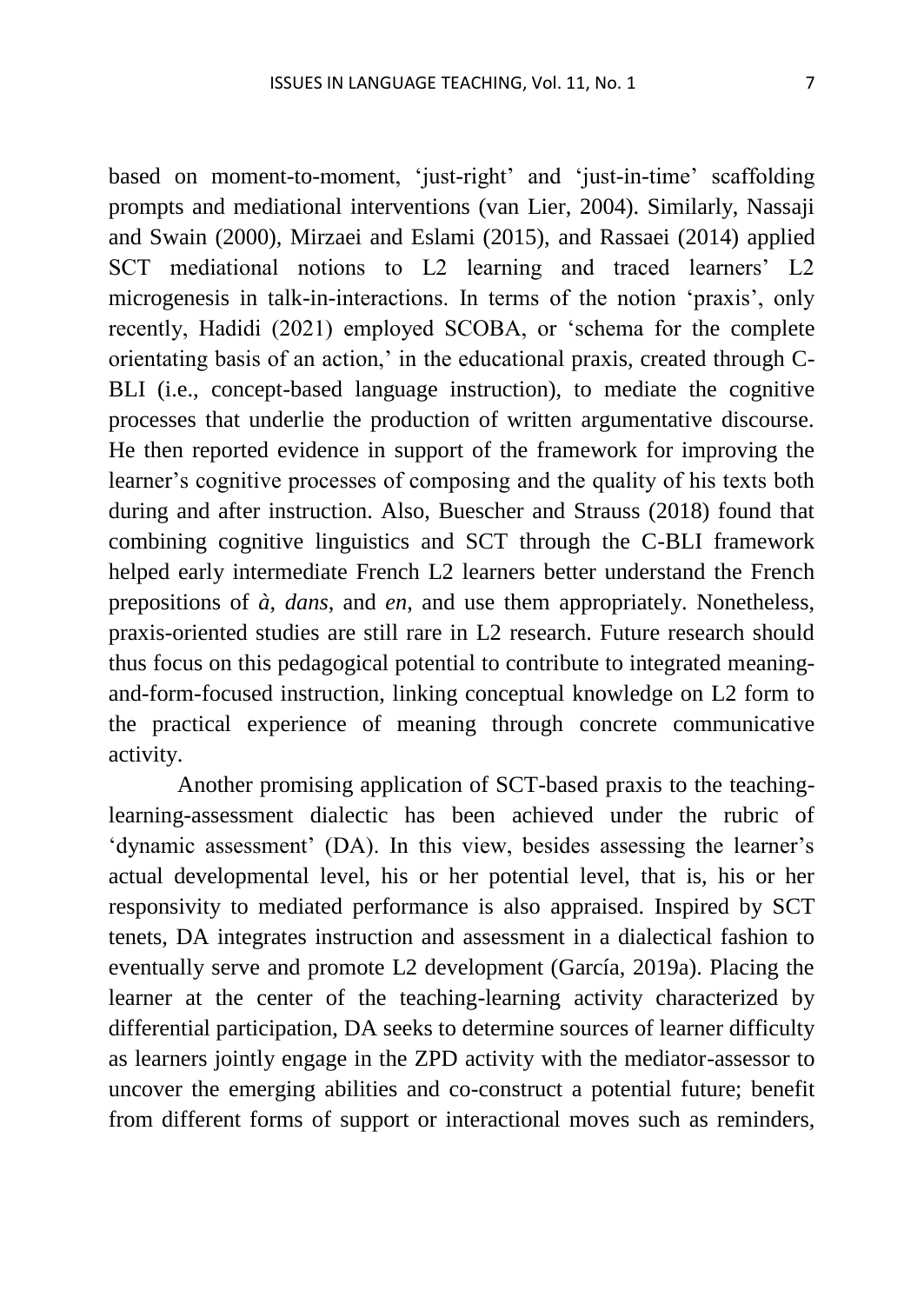hints, feedback, provision of a model, and leading questions; and, eventually, move towards more independent functioning (Infante & Poehner, 2019; Poehner & Wang, 2020). In this sense, the mediatorexaminer's bi-dimensional 'assessing while assisting' prompts are 'dynamic,' or diagnostically suited to the learner's evolving needs rather than static and 'symptomatic' (Anton, 2012; Poehner, 2008, 2009; Lantolf & Poehner, 2011). Cumulative L2 research has over the years tended to explicitly reference DA in its efforts to diagnose the full range of learner abilities or better understand and promote learner development of language abilities in various instructional settings. This line of inquiry has well demonstrated that the mediator-assessor's use of ZPD-based regulatory prompts helped uncover a larger picture of L2 learners' development in terms of the results of their previous learning ('summative assessment') as well as those relevant to their potential to learn and develop based on subsequent instruction or mediating feedback ('formative assessment') (e.g., Ahmadi & Barabadi, 2014; Ebadi & Saeedian, 2015; Herazo, Davin, & Sagre, 2019; García, 2019b; Infante & Poehner, 2019; Poehner & Wang, 2020; Rassaei, 2020; Zhang & Lu, 2019). However, the bulk of research in this domain, according to Lantolf and Poehner (2011), has mostly focused on case studies between the mediator-examiner and the learner rather than on larger studies in regular or virtual L2 classroom settings.

Interestingly, recent developments and innovations in ICT and CMC have provided efficient, yet uncharted, praxis-oriented languaging platforms and collaborative learning frames which, if envisioned more profoundly, can mark a turning point in the continued application and expression of SCT tenets and notions for social sciences, in general, and education, in particular. Amongst the widely affordable CMC spaces, SMNs (e.g., Facebook, Twitter, and WhatsApp, and Telegram) provide some easy-toaccess platforms to different communities of users for connecting, informing, interacting, brainstorming, and sharing feedback in an effective and engaging manner. SMNs, as popular Web 2.0 (i.e., second-generation) applications, offer technological affordances of immediacy, interactivity,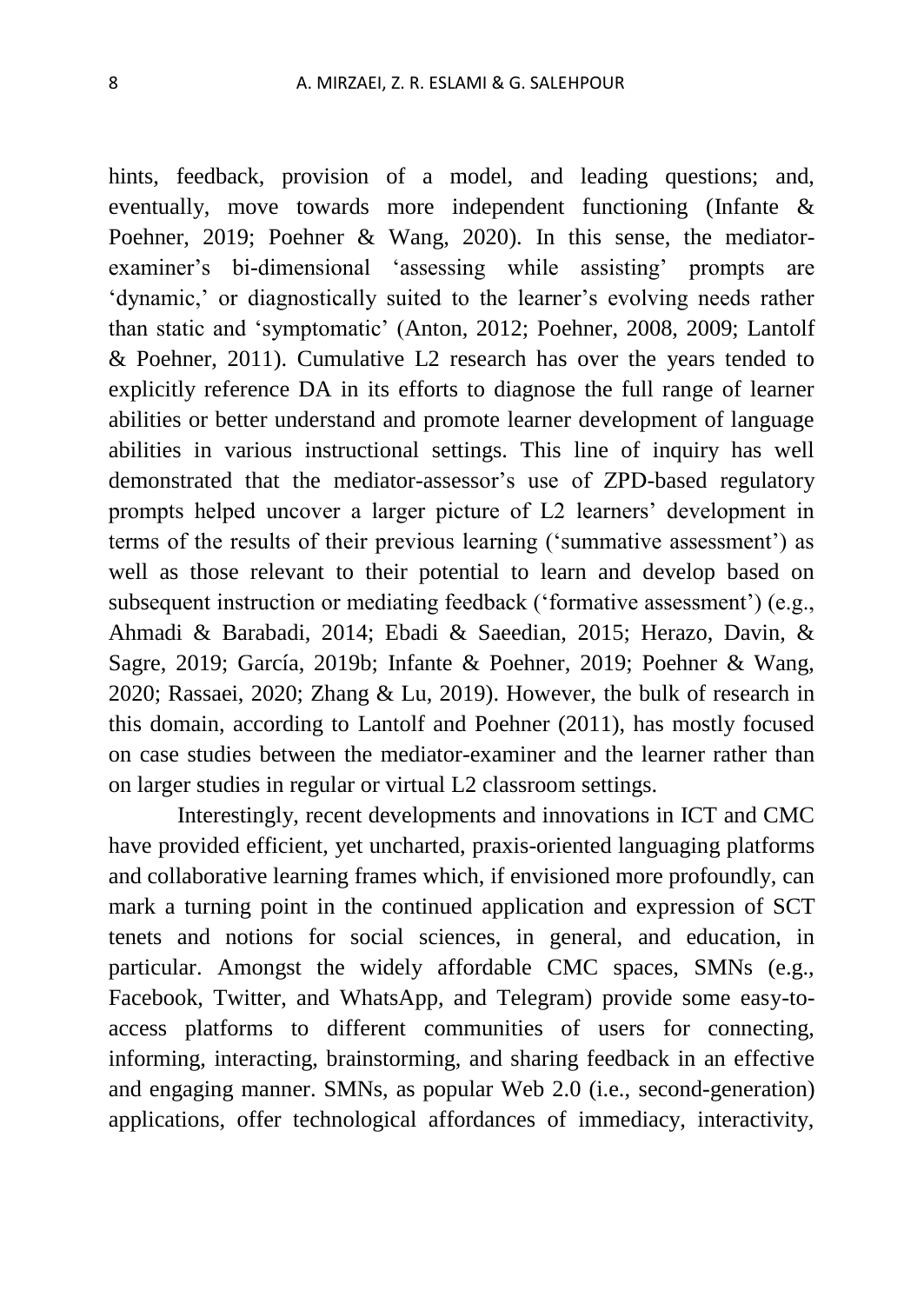and accessibility that can motivate many people to use them (Pempek, Yermolayeva, & Calvert, 2009). SMNs involve real-time, telepresence interaction of co-participants, using online CMC tools such as chat rooms, instant messaging, video, and audio conferencing, voice calls that entail the participants' immediate responses and prompt feedback. Given such functions, SMNs can be innovatively incorporated into SCT-inspired L2 educational praxis to effectively link conceptual, metalinguistic knowledge directly to the practical, communicative activity. Through goal-oriented activity in SMN-facilitated praxis spaces, learners are ecologically provided with diverse, proximal macro collaborative as well as micro mediational processes to grow self-regulated and autonomous. Recent L2 research has properly reacted to this perceived intermediary role of CMCs, mobile AR (i.e., augmented reality) activities, and SMNs in the meaning-and-formintegrated praxis by applying the available and innovative social platforms for different instructional and assessment purposes where the provision of mediational feedback is a cornerstone (e.g., Chen, 2016; [Karlström &](https://www.tandfonline.com/author/Karlstr%C3%B6m%2C+Petter) [Lundin, 2013;](https://www.tandfonline.com/author/Lundin%2C+Eva) Li, 2018; Mehri Kamrood, Davoudi, Ghaniabadi, & Amirian, 2020; Mirzaei & Taheri, 2016; Thorne, Hellermann, & Jakonen, 2021). Further research is needed though to address this potential interface that can bring ZPD-based educational praxis and SMN-assisted interactive affordances together on a proximal educational platform to efficiently integrate a dialectical focus on grammatical forms and meaningful communication in L2 classrooms.

# **PURPOSE OF THE STUDY**

As noted above, exploring the efficacy of popular SMNs for the application of SCT-inspired educational praxis to integrated meaningful grammar instruction, in Nassaji and Fotos's (2011) as well as Nassaji's (2016) sense, can be revealing for L2 learning and teaching. This study examined Telegram affordances for an integrated ZPD-based meaning-and-formfocused instruction and learners' microgenetic development of L2 grammatical knowledge in EFL classrooms in Iran. In addition, ZPD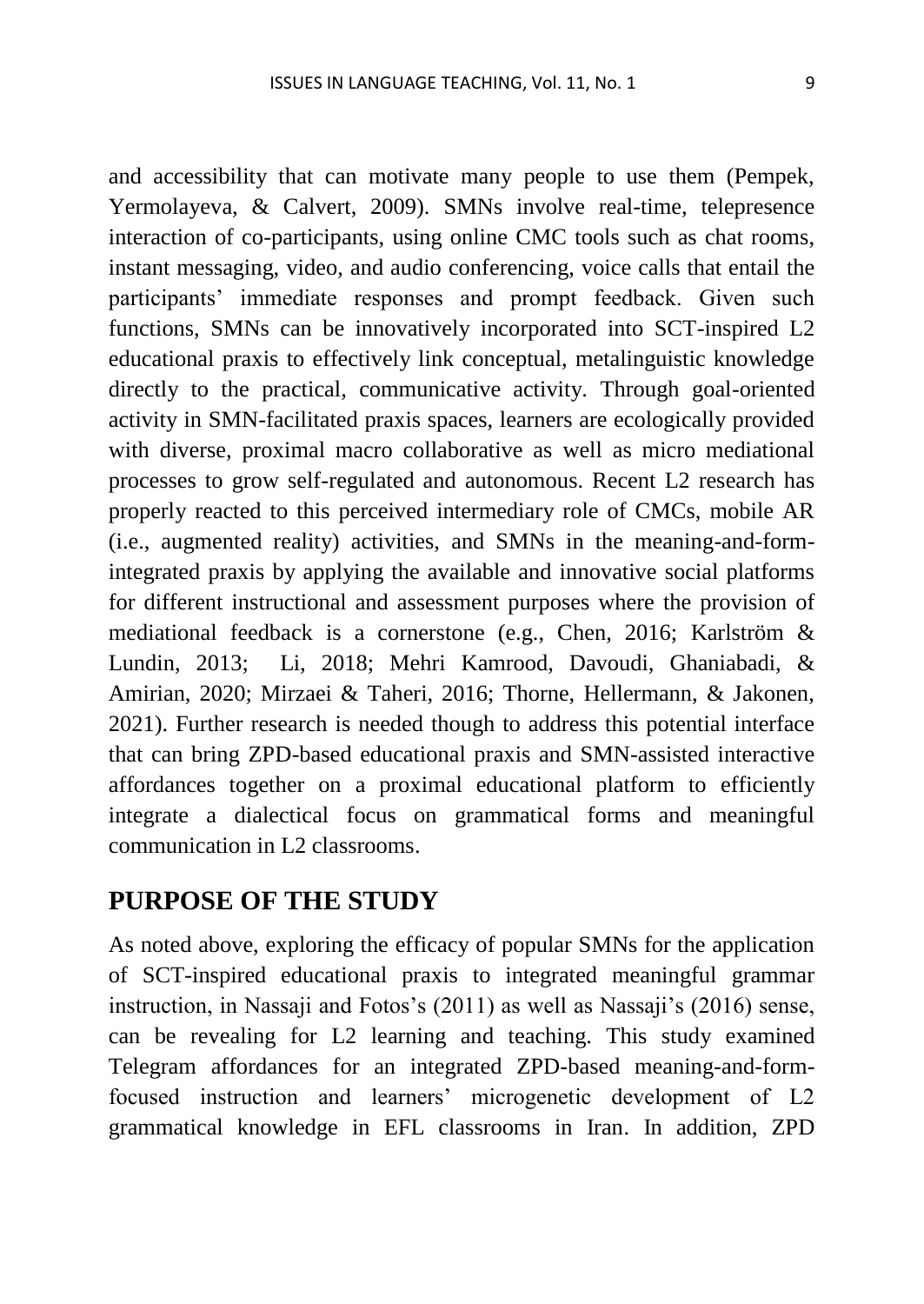learners' attitudes and perceptions were explored with regard to virtual SMN affordances for operationalizing the educational praxis through interactive form-focused instruction. Specifically, the following research questions were addressed:

- 1. What are the effects of employing praxis-based, integrated meaningand-form-focused instruction using virtual interactive SMN affordances on EFL learners' microgenetic development of grammatical knowledge?
- 2. What are Iranian EFL learners' perceptions and attitudes towards the use of praxis-oriented mediational feedback in mobile-assisted Telegram and face-to-face classroom settings?

# **METHOD**

# **Participants**

The current study employed a group of 30 EFL learners attending a private language institute in an Iranian central province where Pearson's Top Notch courses were taught three times a week, with each session lasting 2 hours. They had already attended English courses for about three years. Due to social-institutional regulations in Iran, they were all females, between 15 and 22 years old, with an average age of 16. It is important to note that these were the participants of the main instructional phase of the study selected based on their scores on the Quick Oxford Placement Test (QOPT) (i.e., within a range of  $\pm 1$  SD from the mean). They were then assigned randomly to one comparison and two experimental groups (10 in each group). The participants all expressed their consent to take part in the study. Although they knew they were participating in a study, they did not know about the instructional differences involved. Moreover, pseudonyms are used to refer to individuals' identities in the analytic or descriptive phases. Finally, the learners who attended all the stages were rewarded with a gift.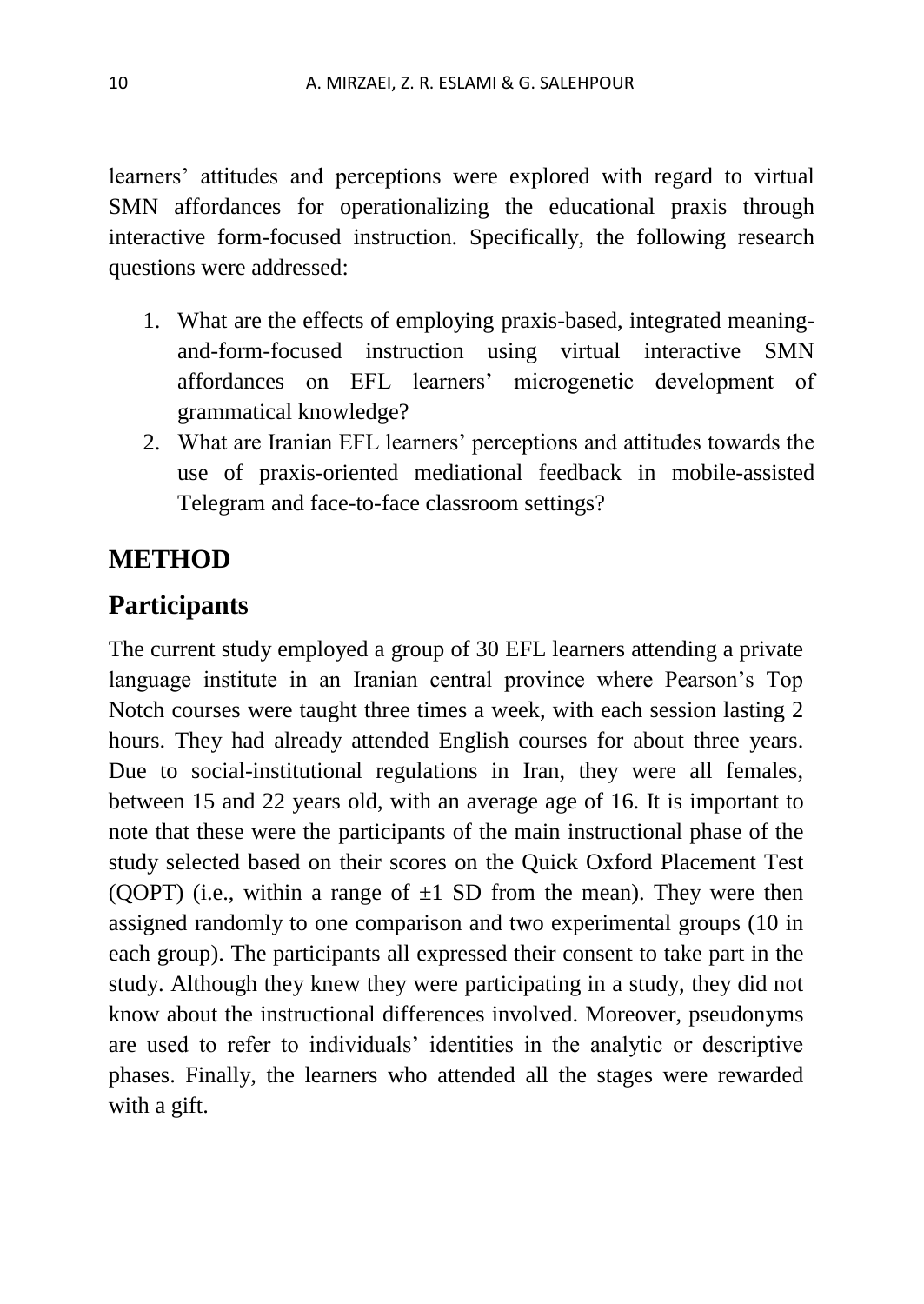### **Instrumentation**

### *Measures and Materials*

Two tests were used to measure learners' L2 knowledge at different points in time. First, in order to ensure the homogeneity of the groups in terms of prior general language knowledge and, also, to estimate the concurrent validity of the constructed grammar test, the paper-delivered QOPT was employed. The reliability of the test has been reported to be around 0.9 for the 60 item test (e.g., Geranpayeh, 2003). In this study, the estimated reliability was 0.84. Second, a 20-item multiple-choice grammar test was developed to be used as the pretest and posttest (see Appendix A for typical items). The test was specifically used for evaluating the participants' grammatical knowledge of embedded, indirect WH-questions. This test was judged as suitable by two experts (a university lecturer and an M.A. holder in TEFL teaching English in the same language institute). Its concurrent validity was accounted for by administering the instrument along with the structure section of the QOPT to 20 EFL learners in a similar language institute. The computed Pearson product-moment correlation coefficient was rather high,  $r = .89$ ,  $p < .01$ . The test also enjoyed a satisfactory reliability estimate,  $\alpha$  = .78, using Cronbach's Alpha.

Furthermore, post-instruction learner diaries were kept, and semistructured interviews (see Appendix B for the script) were conducted to explore the ZPD participants' attitudes and perceptions, especially, about employing SMN affordances for delivering integrated meaning-and formfocused L2 grammar instruction.

#### *Grammatical Structure*

The target of grammar instruction and the grammar test was English embedded, indirect WH-questions, which is one of the grammatical points covered in the Top Notch series (Pearson), commonly used as EFL coursebooks in most Iranian private language institutes. The structure is highly frequent in English lexical bundles (Biber, Conrad, & Cortes, 2004)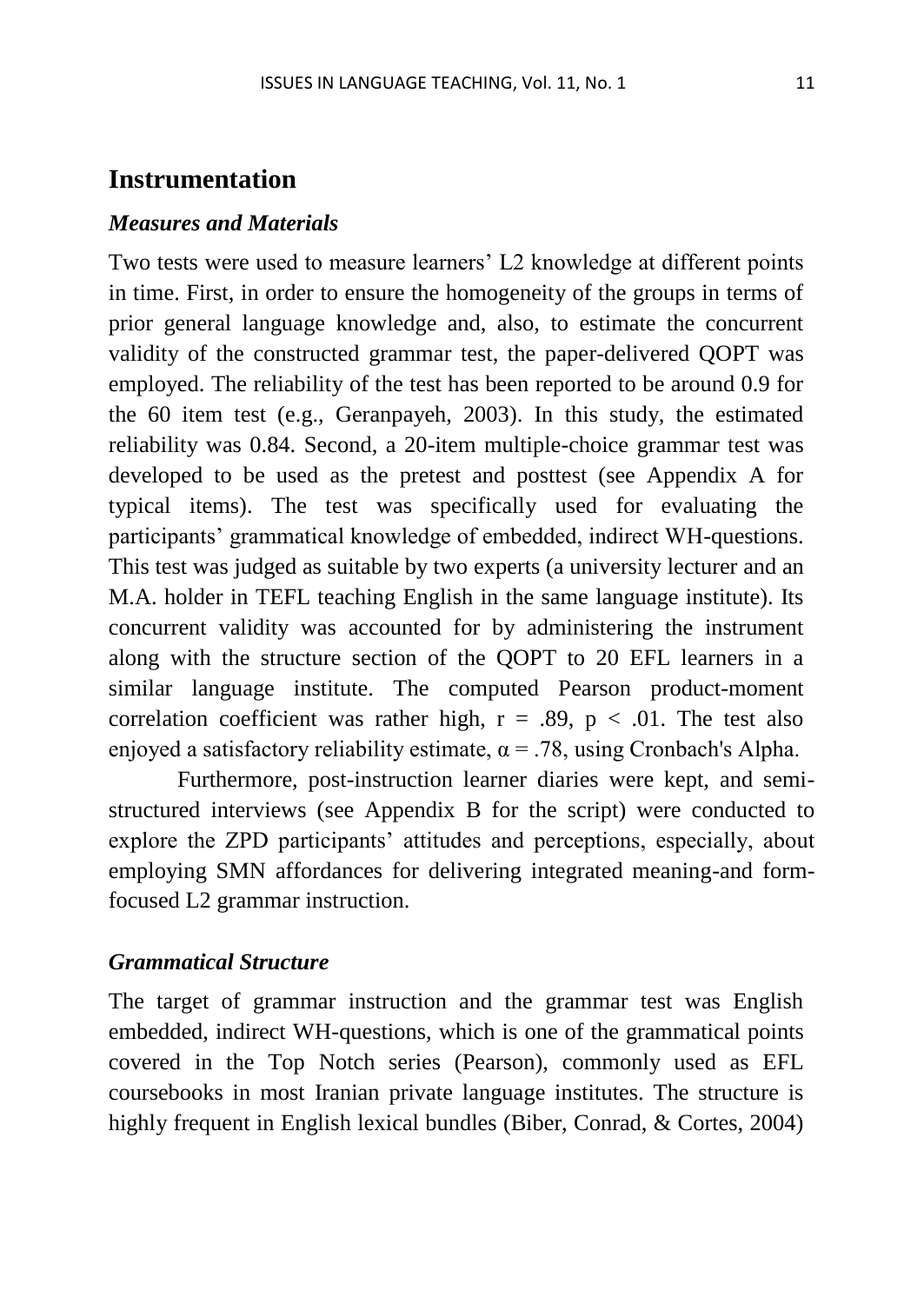and, contrary to their direct WH-interrogative counterparts, such statementembedded indirect questions do not follow the English rule of subjectauxiliary inversion. Meanwhile, this L2 from feature generally lacks perceptual salience in input and, as a consequence, escapes the learner's attention and processing. In addition, in Persian, embedded, indirect questions preserve the original interrogative tone and structure, and moving across to English, Iranian EFL learners commonly experience profound cross-linguistic differences and run into difficulty producing correct forms due to negative L1-L2 transfer.

#### *SMN Platform*

Telegram, which has over the years been the most commonly used mobilemediated SMN (i.e., social media networking) platform in Iran, was employed as the virtual praxis environment for integrated meaning-andform-focused grammar instruction as well as social interactions between the teacher (a Ph.D. candidate-teacher officially hired by Education Ministry) and 10 learners in one of the experimental ZPD settings. Telegram is a cloud-based instant messaging and voice-over IP service developed by Telegram Messenger LLP, a privately held company registered in London and founded by the Russian entrepreneur Pavel Durov. Telegram client applications are available for Android, iOS, Windows Phone, Windows NT, macOS, and Linux. Through Telegram, users can send messages and exchange photos, videos, stickers, audio, and files of different types. Learners were ensured to know how to communicate and jointly work on the assigned tasks with their peers (or the instructor) in Telegram using their smartphones connected to the internet. To further illustrate the process, the learners were asked to observe and trace ZPD-based mediational sessions coordinated between the teacher and a student for two sessions.

### *Activities and Exercises*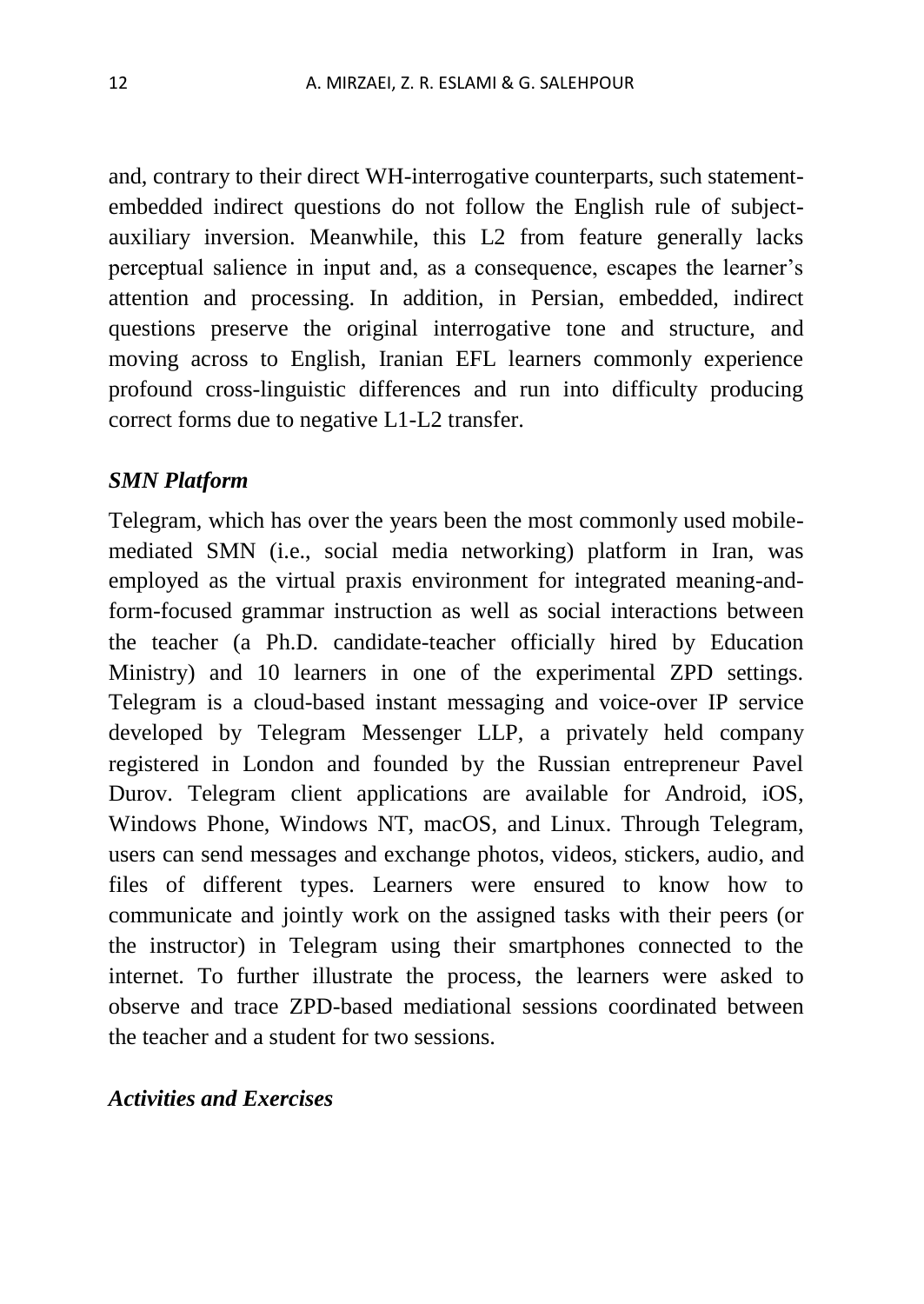Apart from the coursebook's exercises, six types of instructional activities were devised and used in the ZPD classes: (i) whole-class role-playing, (ii) brainstorming discussions, (iii) dyadic or triadic completion of cloze passages, (iv) co-construction of a larger textual context (e.g., reported stories) using WH-clauses in an embedded, indirect form, (v) collaborative rendering of typical sentences from L1 to L2, and (vi) unscrambling words to make meaningful sentences using the appropriate forms of WH-clauses. All these class activities were designed to collaboratively create the learning-and-activity educational praxis needed to link L2 conceptual, metalinguistic knowledge to experiential, practical use (Lantolf & Poehner, 2014; van Compernolle, 2014). It should be noted that the environmental differences involved between the two ZPD settings (i.e., face-to-face vs. virtual SMN) naturally resulted in procedural differences in terms of how each activity schema was practically operationalized by the ZPD groups. To illustrate, the screenshot in Figure 1 portrays a typical ZPD-attuned mediational activity conducted in one session within the Telegram-assisted educational praxis.



Note: Student's pseudonyms in Persian.

**Figure 1:** ZPD-attuned form-focused mediation within SMN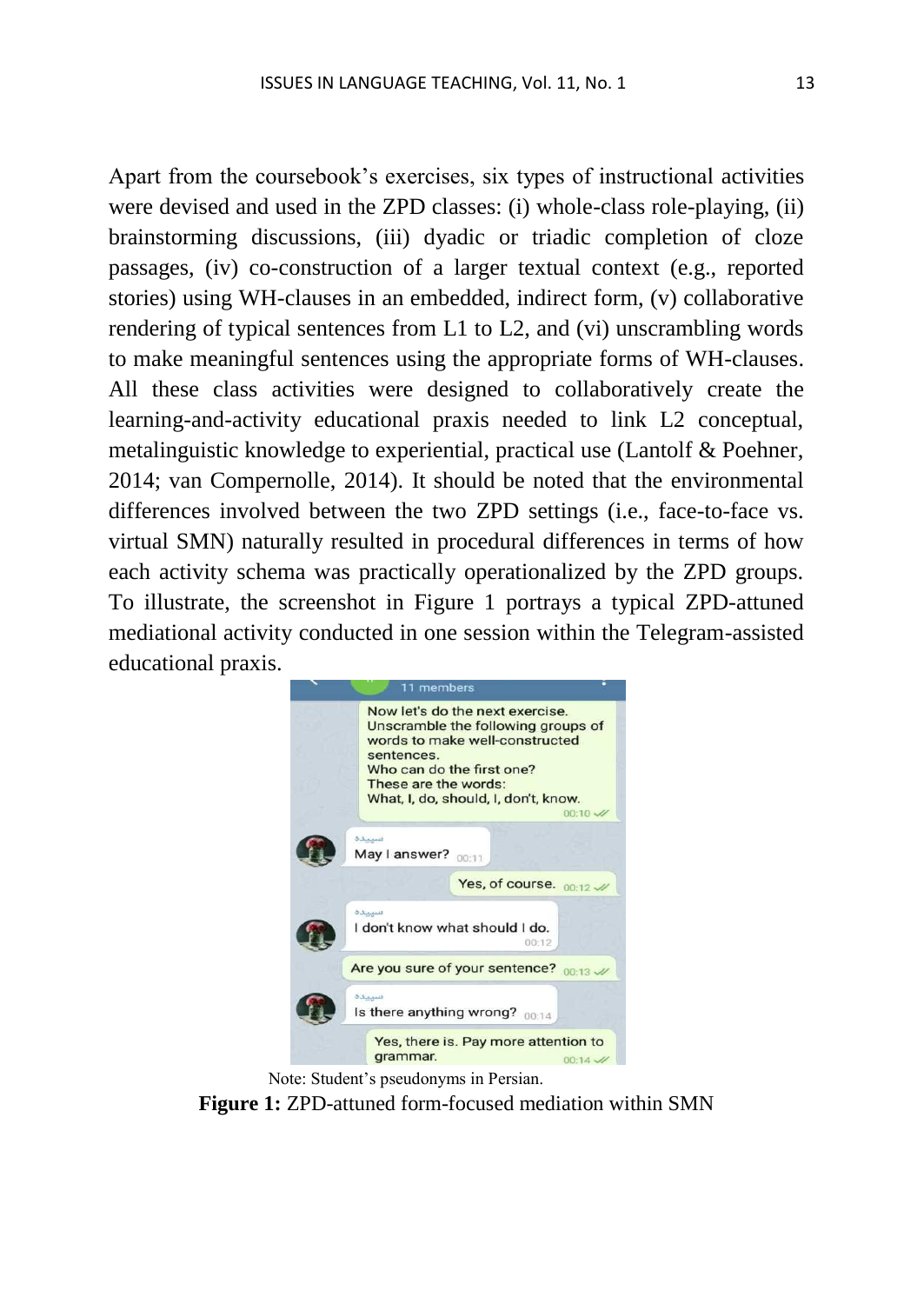# **DATA COLLECTION PROCEDURE**

Mixed quantitative and qualitative data collection procedures were employed to address the research questions. A group of 30 language learners were selected based on their scores on a QOPT (scores between -1 to +1 SD from the mean) at an Iranian language institute and were randomly assigned to one comparison and two experimental ZPD groups. To further ensure their homogeneity, the results of a one-way ANOVA conducted on the QOPT scores of the formed groups indicated no significant difference in their general language knowledge,  $F(2, 27) =$ .226,  $p > 0.05$ . Then in the first session, the grammar test of indirect WHquestions was administered as the pretest to the three groups.

In the non-ZPD conventional setting, learners underwent the mainstream teacher-fronted instruction, mainly focusing on the coursebook exercises and using a non-collaborative presentation-practice-production (PPP) instructional approach. In terms of grammar, for instance, the instructor deductively explained the structure to the class using metalanguage and then examples. For all subsequent sessions, the learners were individually engaged with the related exercises as it is mostly practiced in mainstream EFL classrooms in the country. Any form of corrective feedback was provided in a traditional, teacher-fronted, and (indiscriminately) explicit manner, regardless of the learner's ZPD.

As to the face-to-face ZPD setting, a collaborative ZPD-sensitive mediational approach was adopted to grammar instruction and feedback employing, as noted, six types of whole-class and pair/trio activities. Initially, two training sessions were separately held between the teacher (one of the researchers) and five 'more capable' learners of both ZPD classes practicing Aljaafreh and Lantolf's (1994) ZPD-based implicit-toexplicit regulatory scale. After that, the teacher conducted a whole-class series of indirect reported speech events in which originally direct questions were required to be reported to a third person, for instance, roleplays involving a doctor, a patient, and a secretary/companion. Then,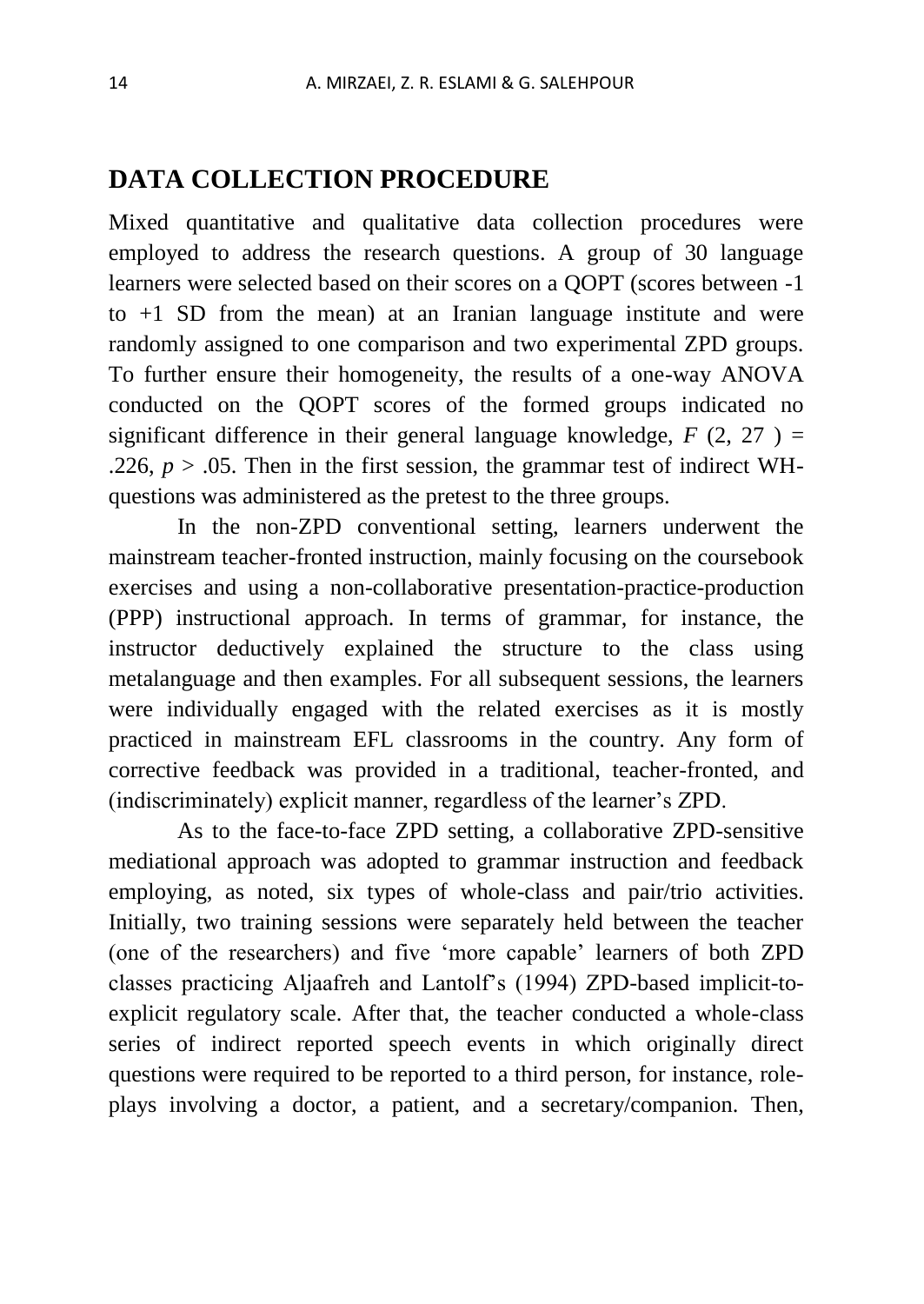whole-class brainstorming discussions were held working out the underlying grammatical rule. Additionally, learners worked as dyads or triads unscrambling words to make meaningful sentences using the appropriate forms of indirect or reported WH-clauses. They were sometimes asked to collaboratively render typical sentences with embedded questions from L1 to L2. Dyads or triads also completed sentences with embedded reported questions within larger cloze passages designed deliberately to induce indirect WH-clauses. Occasionally, the teacher introduced a WH-question in class and asked the ZPD groups to co-construct a larger textual context (e.g., reported stories) containing the WH-clause in an embedded, indirect form. All these class activities were intended to trigger learners' interactive written or oral L2 outputs using the structure of interest. As noted, mediational feedback was provided by the teacher and the more skilled peers after being trained to put Aljaafreh and Lantolf's (1994) ZPD-based regulatory scale to use in different contexts. The only difference between the face-to-face and virtual ZPD groups was the different delivery platforms of instruction (i.e., real face-to-face vs. virtual Telegram-assisted).

In the virtual, Telegram-assisted ZPD setting, a similar collaborative praxis-oriented approach was adopted to grammar instruction employing the aforementioned tasks and activities; however, Telegram's interactive and activity affordances were used as the instructional platform for teacher-learner and learner-peer social interactions. Every session, L2 learners were preplanned to log onto their virtual whole-class and, at times, intra-sessional dyadic/triadic groups, guided by the instructor on how to follow social interactions or activities, and jointly performed the assigned tasks. They exchanged both oral and written talk-in-interactions as they were working collaboratively on the assigned tasks and activities employing accessible Telegram affordances. The activities in the ZPD groups required constant negotiated interactions, the teacher's ZPD-attuned mediation, and collaboration between (or among) the peers to achieve the desired outcome. Pair/trio work opportunities were occasionally planned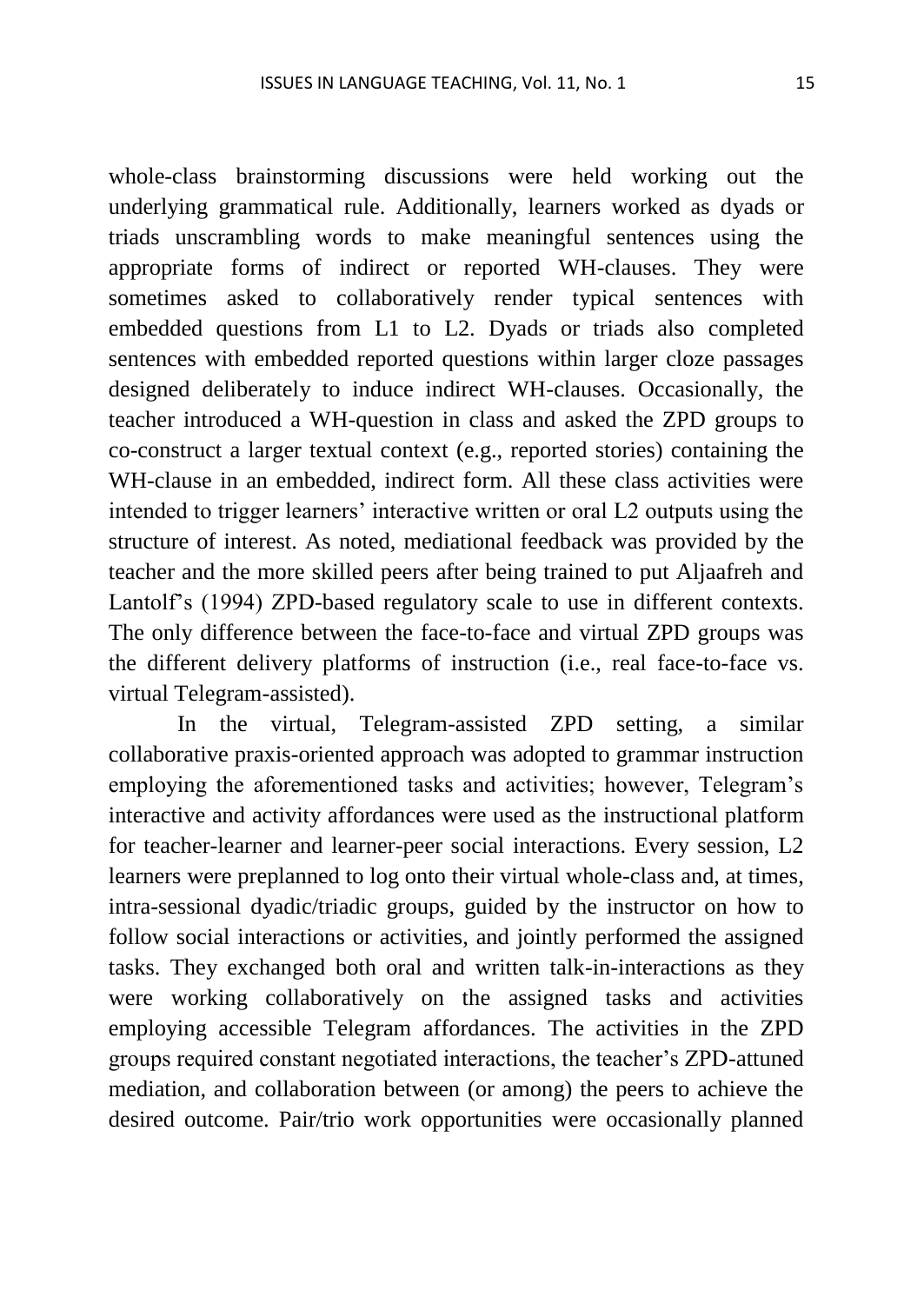using the SMN platform. Figure 2 illustrates exemplary graduated, dialogic ZPD-adjusted mediation of produced grammatical structures within the collaborative Telegram space. This instructional phase continued for five 30-minute sessions.



I) من یادم نمی آید معلم دیروز معلم در چی گفت :Note: Student's pseudonyms in Persian; Persian Sentences can't remember what the teacher said in class yesterday); امروز چی (How are you?); امروز چی خوردی) What did you eat today?).

**Figure 2:** Praxis-based grammatical mediation in virtual activity space

After the instructions, the learners in all the groups were given the same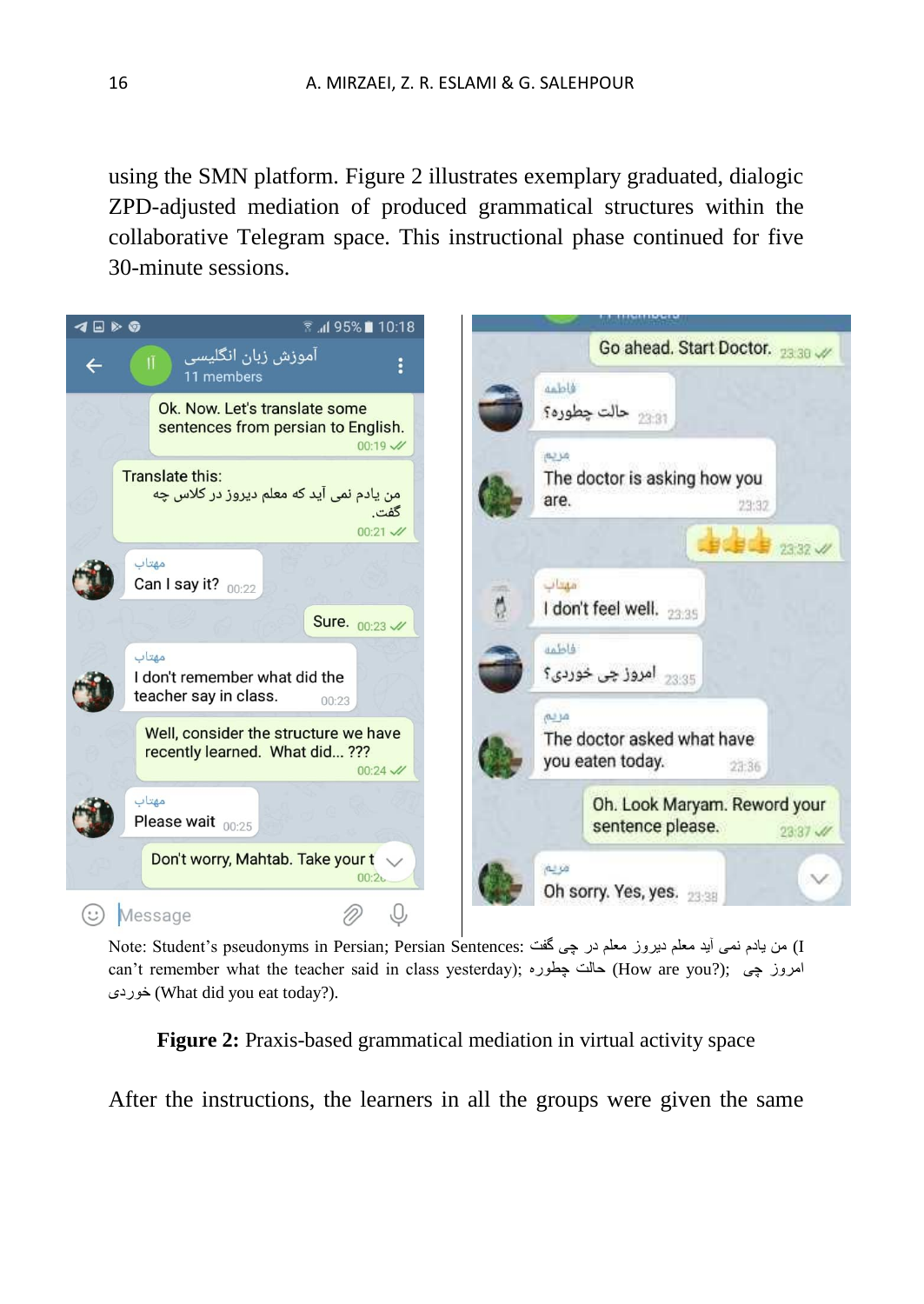aforementioned grammar test as the posttest. The collected data from the three groups were statistically analyzed to compare possible differential effects for different instructional approaches (or modalities). ZPD learners' written diaries reflecting upon the praxis-oriented instruction were also collected. Finally, semi-structured interviews were held with the participants of the ZPD groups using open-ended questions to explore the learners' attitudes towards ZPD-based talk-in-mediations, specifically, focusing on the mobile-mediated Telegram platform for L2 grammar instruction.

# **RESULTS**

# **Effects of Praxis-based L2 Grammar Instruction**

Quantitative data analysis was employed to examine the effects of ZPDbased educational praxis in face-to-face and virtual settings on EFL learners' development of L2 grammatical knowledge, thereby addressing the first research question. To this end, descriptive statistics, as well as a one-way analysis of covariance (ANCOVA), were computed. Table 1 summarizes the related descriptive statistics.

| Group              | <b>Test</b>     | $\boldsymbol{N}$ | Min   | Max   | <b>Mean</b> | <b>SD</b> | <b>Skewness</b> | <b>Kurtosis</b> |
|--------------------|-----------------|------------------|-------|-------|-------------|-----------|-----------------|-----------------|
| Non-<br><b>ZPD</b> | <b>Pretest</b>  | 10               | 4.00  | 9.00  | 7.20        | 1.55      | $-.86$          | $-.63$          |
|                    | <b>Posttest</b> | 10               | 6.00  | 10.00 | 7.80        | 1.32      | .09             | $-.75$          |
| FtF-<br><b>ZPD</b> | <b>Pretest</b>  | 10               | 5.00  | 10.00 | 7.60        | 1.50      | .18             | $-.37$          |
|                    | <b>Posttest</b> | 10               | 13.00 | 19.00 | 15.30       | 1.95      | .60             | $-.29$          |
| SMN-<br><b>ZPD</b> | <b>Pretest</b>  | 10               | 5.00  | 10.00 | 7.50        | 1.58      | .33             | $-.89$          |
|                    | <b>Posttest</b> | 10               | 15.00 | 19.00 | 16.90       | 1.20      | .23             | $-.36$          |
| <b>Total</b>       | <b>Pretest</b>  | 30               | 4.00  | 10.00 | 7.43        | 1.50      | $-.28$          | $-.48$          |
|                    | <b>Posttest</b> | 30               | 6.00  | 19.00 | 13.33       | 4.30      | $-49$           | $-1.29$         |

**Table 1:** Descriptive Statistics for Groups' Pretest-Posttest Grammar Scores

As displayed in Table 1, the Kurtosis and Skewness values of both pretest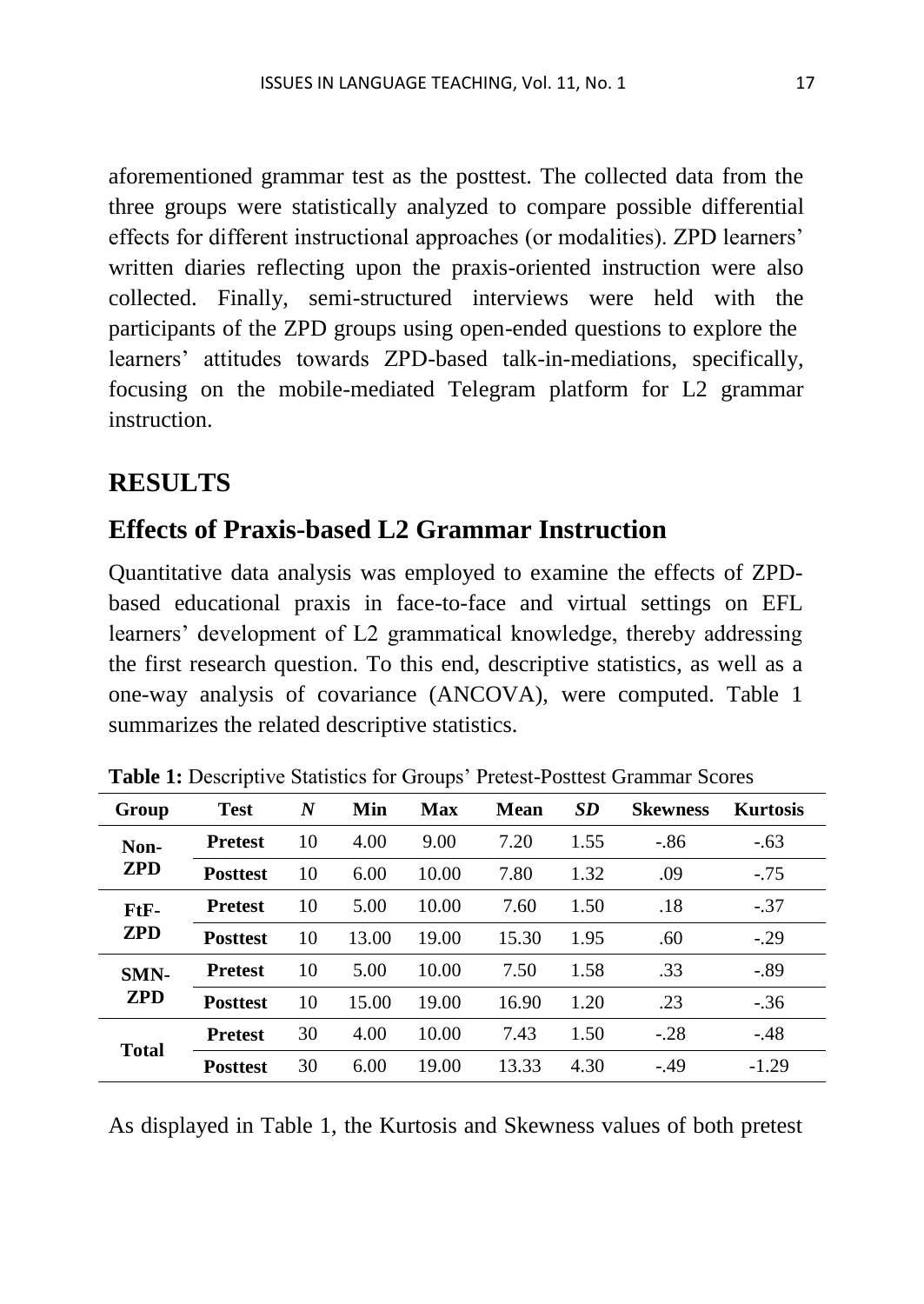and posttest scores were well within the acceptable normality range of  $\pm$ 1.5. Regarding the grammar pretest scores, the mean scores were roughly similar, that is, 7.2, 7.6, and 7.5 for the conventional non-ZPD, face-to-face ZPD, and virtual ZPD groups, respectively. This further supported the QOPT homogeneity results in terms of learners' prior L2 grammatical knowledge. However, the difference among the posttest scores looked rather large (i.e., 7.8 for the non-ZPD, 15.3 for the face-to-face ZPD, and 16.9 for the Telegram-assisted ZPD groups), which was submitted to further inferential statistical analysis.

Subsequently, an ANCOVA was conducted to compare the developmental effects of the three instruction types on students' grammar posttest performances (i.e., as the dependent variable), while simultaneously controlling for pretest differences as the covariate in the analysis. The grouping variable in the analysis was a type of grammar instruction. The ANCOVA test is specifically useful in such contexts to probe if the posttest mean differences were statistically significant while simultaneously controlling for the pre-existing differences between the groups as measures by the pretests. Furthermore, according to Pallant (2013), ANCOVA is also very useful in situations where there are rather small sample sizes and it is not possible to randomly assign participants to the different groups. Preliminary analyses were run to ensure no violation of the assumptions of normality, linearity, and homogeneity of variances.

| <b>Source</b>              | <b>Type III Sum</b><br>of Squares | df             | Mean<br><b>Square</b> | $\bm{F}$ | Sig. | <b>Partial Eta</b><br><b>Squared</b> |
|----------------------------|-----------------------------------|----------------|-----------------------|----------|------|--------------------------------------|
| <b>Corrected Model</b>     | 480.340a                          | 3              | 160.113               | 76.625   | .000 | .898                                 |
| <b>Intercept</b>           | 127.949                           |                | 127.949               | 61.234   | .000 | .702                                 |
| <b>Pretest-</b><br>Grammar | 8.273                             |                | 8.273                 | 3.959    | .037 | .132                                 |
| Group                      | 453.780                           | $\mathfrak{D}$ | 226.890               | 108.586  | .000 | .893                                 |
| <b>Error</b>               | 54.327                            | 26             | 2.089                 |          |      |                                      |
| Total                      | 5868.000                          | 30             |                       |          |      |                                      |
| <b>Corrected Total</b>     | 534.667                           | 29             |                       |          |      |                                      |

**Table 2:** Tests of Between-Subjects Effects (ANCOVA)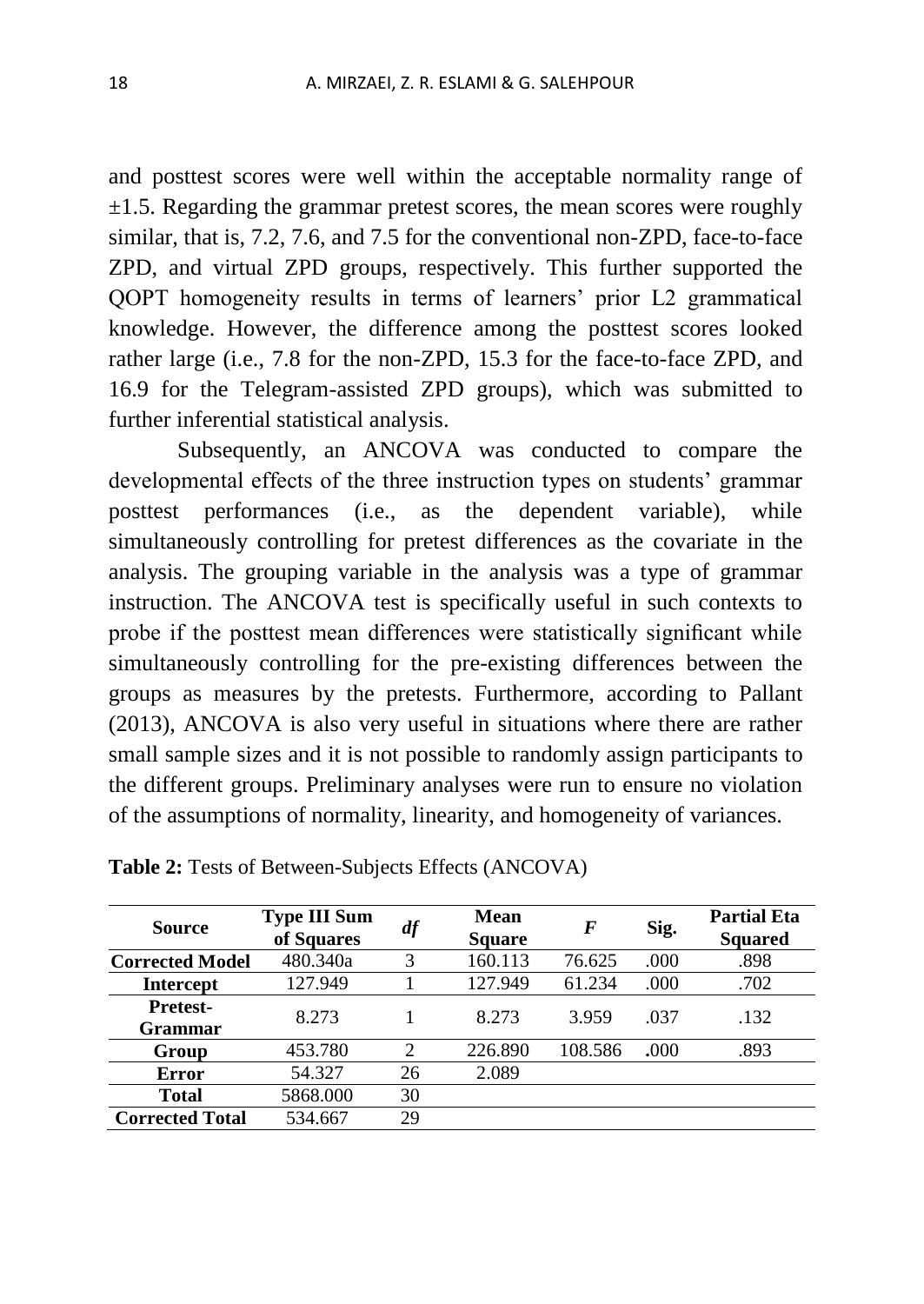The ANCOVA results in Table 2 demonstrate that there were significant differences among the three instructional groups' post-instruction grammar test scores,  $F(2, 26) = 108.59$ ,  $p < .05$ . Further, the obtained partial eta squared result was sufficiently high (.89), indicating that the variance in the dependent variable (posttests) is explainable by the type of instruction employed for different groups. There was also a rather strong relationship between the pretest and posttest scores on the grammar test with a partial eta squared value of .13. Complementary pairwise analyses were obtained to exactly probe where and between which groups the difference occurred. Multiple-comparison results, Bonferroni-adjusted to minimize the 'inflated Type I error,' are shown in Table 3 below.

| (I) Group<br>(J)                    | Mean                       |               |        | 95% Confidence Interval<br>for Difference $(a)$ |                       |  |
|-------------------------------------|----------------------------|---------------|--------|-------------------------------------------------|-----------------------|--|
| Group                               | <b>Difference</b><br>(I-J) | Std.<br>Error | Sig(a) | <b>Upper</b><br><b>Bound</b>                    | Lower<br><b>Bound</b> |  |
| FtF-ZPD --- Control                 | $7.357(*)$                 | .650          | .000   | 5.692                                           | 9.021                 |  |
| $SMN-ZPD$ ---<br><b>Control</b>     | $8.993(*)$                 | .649          | .000   | 7.333                                           | 10.653                |  |
| $SMN-ZPD$ --- $FtF$ -<br><b>ZPD</b> | 1.636                      | .647          | .053   | $-.019$                                         | 3.291                 |  |

Table 3: Pairwise Comparisons for Grammar Posttests

Based on estimated marginal means

\*The mean difference is significant at the .05 level.

a. Adjustment for multiple comparisons: Bonferroni.

The post hoc comparative results in Table 3 indicate that both the face-toface ZPD and virtual ZPD groups outperformed the conventional non-ZPD group in their post-intervention grammar achievement scores. However, there was no statistically significant difference between the two ZPD groups although the obtained significance value showed a developmental trend in favor of the virtual Telegram-mediated ZPD setting,  $p = .053$ . This issue however needs further investigation. In simpler terms, the SCT-inspired praxis-based grammar instruction provided within learners' ZPD via both virtual and face-to-face interactive settings has shown to significantly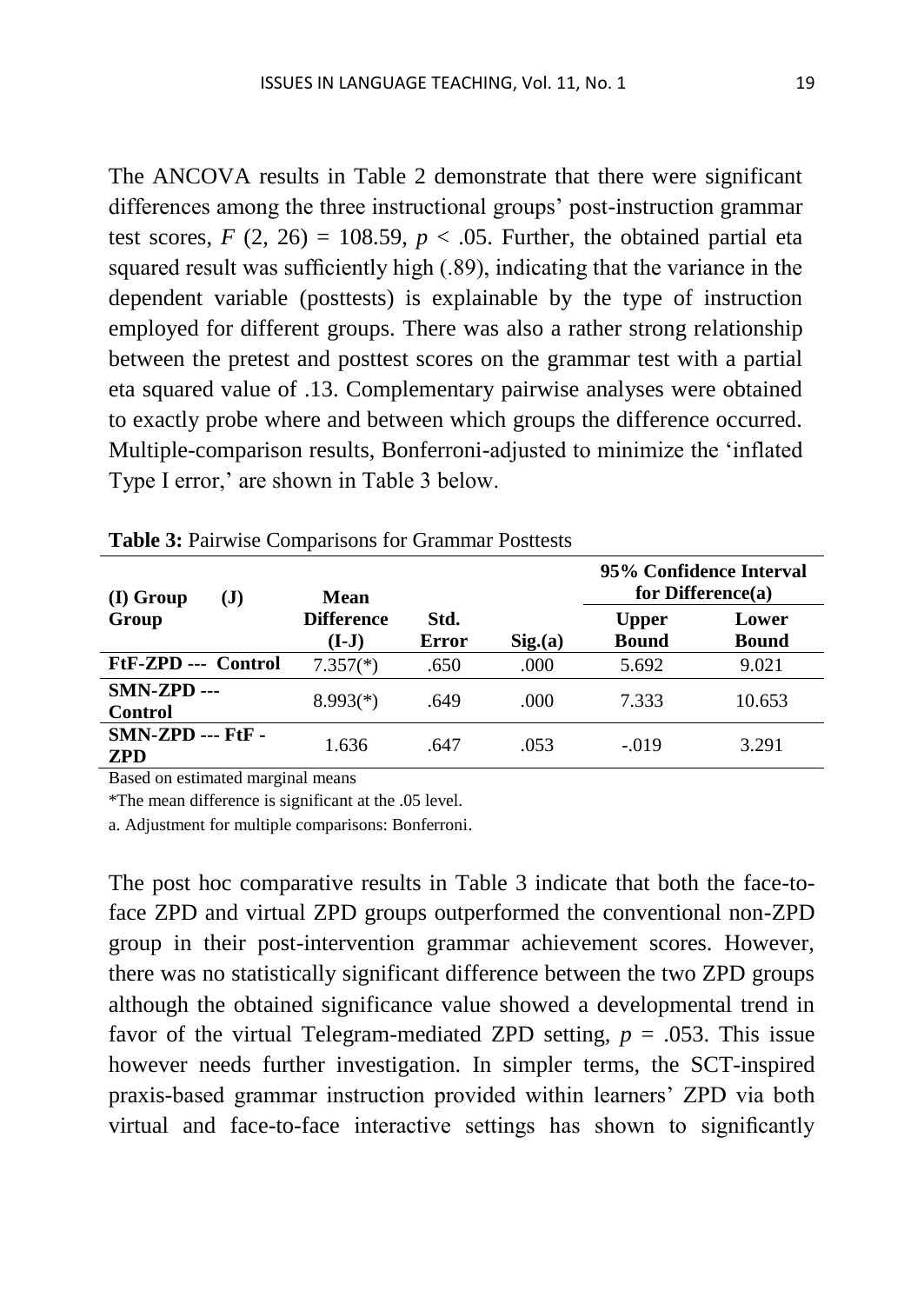improve EFL learners' L2 grammatical knowledge of embedded, indirect WH-questions without subject-auxiliary inversion that pose great challenges to Persian EFL learners.

# **Learners' Attitudes Towards SMN-assisted ZPD Setting**

As noted earlier, an interpretive analytic approach was adopted to address the second research question and explore Iranian EFL learners' attitudes and perceptions about the use of praxis-oriented ZPD settings, especially the virtual SMN platform (i.e., Telegram), employed for implementing mediated grammar instruction. For that purpose, besides learners' diaries, five learners from each of the face-to-face and virtual ZPD settings were randomly interviewed, and their retrospective views were audio-recorded. The interviews (as well as the diaries) were done in their L1 (i.e., Persian) for their convenience to freely reflect upon what they had experienced.

Both the diaries and the interviews from the Telegram-assisted ZPD group commonly revealed positive attitudes towards the innovative use of the potentially interactive, collaborative SMN platform for educational purposes. Specifically, they pointed to their increased willingness, enjoyment, and less anxiety to engage with the language learning activities, to ask questions, to request or provide feedback, and to socialize with peers or the teacher in the more leisurely-paced Telegram-assisted praxis environment than that in the conventional classroom setting. They also stated that both the teacher's and peers' feedback and 'pursuit of the matter' in the SMN setting were more exemplar-based, intensive, problembased, and goal-directed. Therefore, they felt that activity-and-learningintegrated potentials of virtual SMN or cyberspace ought to be more prudently exploited for complementary pedagogical ends. The following are typical SMN-oriented ZPD learners' attitudes.

# *Excerpt 1*

To me, it is cool to do grammar or vocabulary exercises through social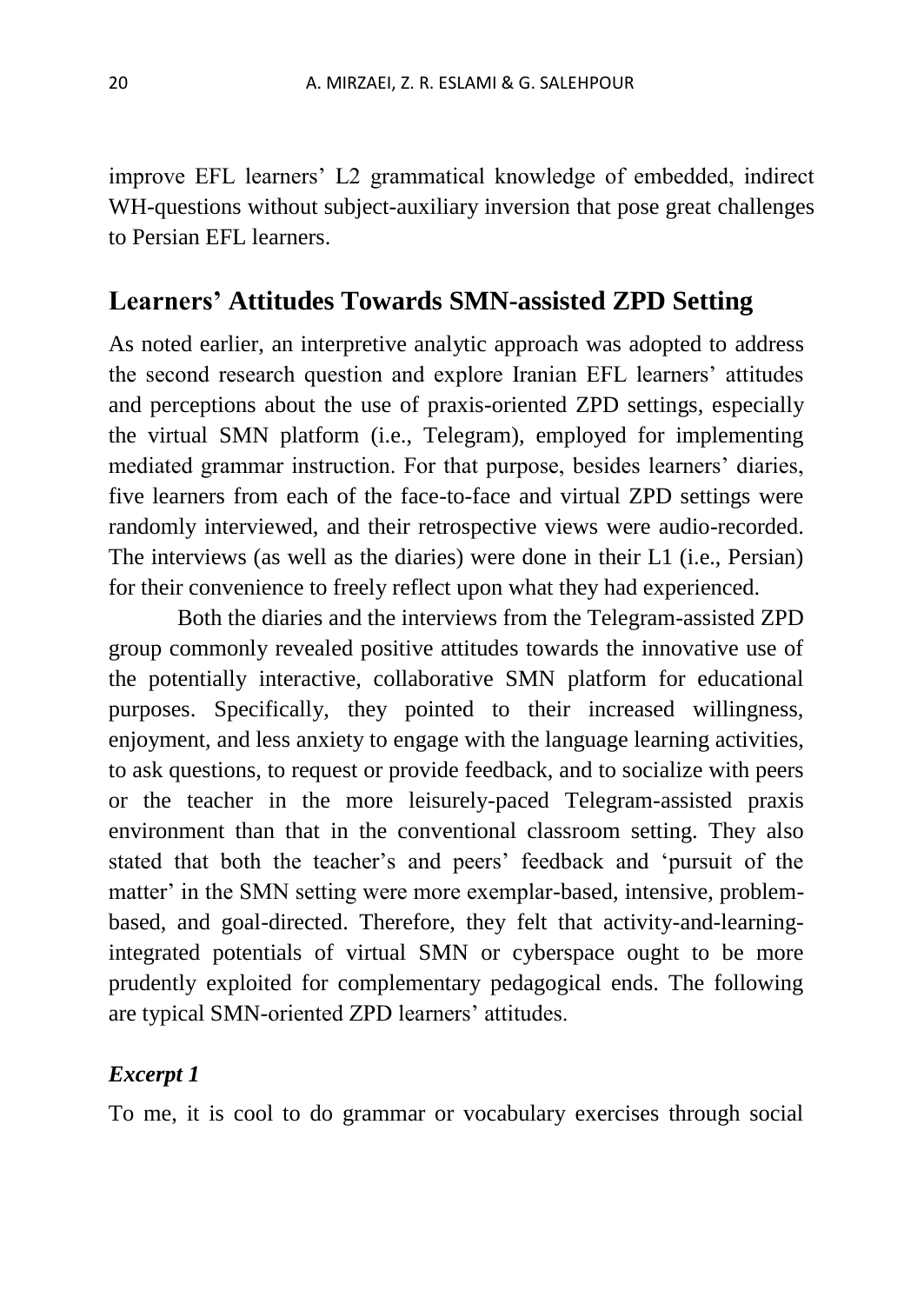networks with the peers and teacher. SMN platform brings L2 teaching and learning home and everywhere with you. … (Laughing) It is a portable class. We feel more relaxed to ask questions about our problems or misunderstandings. … Our teacher provides a lot of examples to clarify the grammatical or lexical points. He ensures we master everything. We are paired with different classmates. … Learning becomes fun when you see you are using modern technology to constantly advance your English proficiency. …

### *Excerpt 2 (diary)*

… At some points the teacher seems to be really more patient and supportive, and he trusted our understanding more than he does in real classes. I could learn more effectively as the teachers and we peers cooperatively share friendly clues to help each other notice the errors and correct them. We tend to be more caring towards each other in Telegram when we try to provide more little-by-little help to fix the grammatically wrong sentences. …

As envisioned in the interview/diary excerpts above, L2 learners really liked the talk-in-interactions with their teacher and peers in Telegram as they were given graduated and semantically contingent assistance to correct their errors. When they were asked how they felt while interacting in cyber space and if the activities conducted worked or helped them learn better or not, they all stated that they felt very comfortable while doing the more leisurely-paced class activities and exercises.

#### *Excerpt 3 (diary)*

… I was relaxed during the class time and at the same time I was attentive to the interactions between the teacher and other learners and tried to take part in them whenever needed. In fact, I learned from their discussions as well.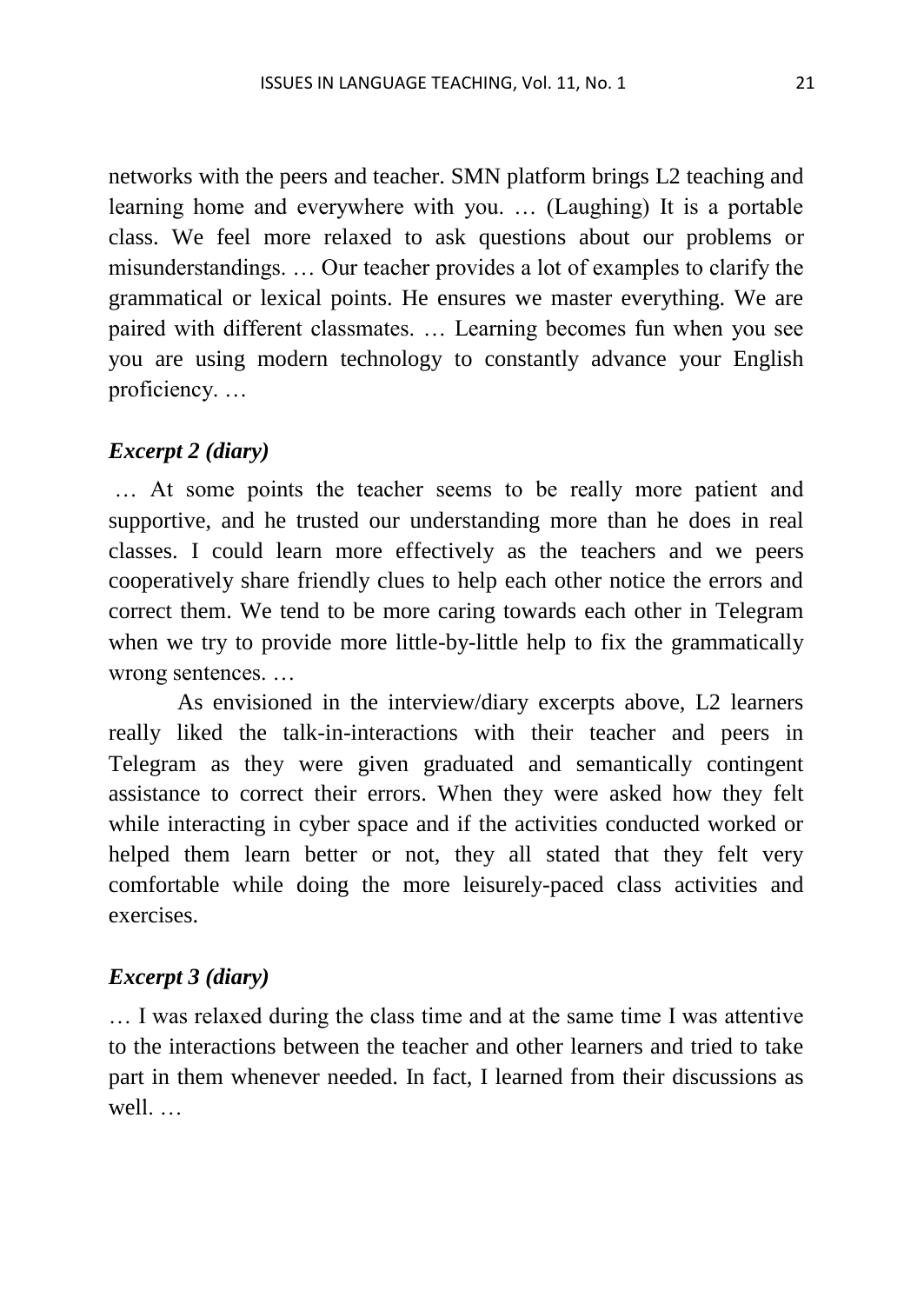#### *Excerpt 4*

… The activities provided within Telegram space were really interactive and collaborative to us in the sense that … (reflecting) we were given group work and activities to do as dyads or triads or even larger groups rather than individuals as it is mostly done in school. It was interesting to jointly care and look for the correct response. It gave us more enjoyment when we together found the answer and corrected the sentences. …

Similarly, the participants in the face-to-face ZPD group in an actual classroom environment expressed positive attitudes towards the praxis-based grammar instruction as well as the collaborative learning activities coordinated between the teacher and the class and, in turn, between or amongst the peers. They emphasized that this collaborative form of instruction and learning seemed innovative and interesting compared to their usual experience with more formal, teacher-fronted grammar instruction in a non-collaborative milieu. In brief, they enjoyed the dialogic activities that unfolded between the pairs in class and the way peers were given graduated assistance and supportive prompts whenever they had produced an erroneous form of embedded WH-clauses. This way, they felt, more recognition or trust was put in their abilities, agencies, and developing L2 knowledge.

# **DISCUSSION**

The results of the current study revealed that, firstly, praxis-oriented grammar instruction and mediational feedback provided in both mobilemediated Telegram and face-to-face classroom settings led to greater improvement in EFL learners' grammatical knowledge of embedded WHquestions than the conventional teacher-fronted language instruction. The main distinctive feature between the mainstream EFL setting and the collaborative learning environments was the educational praxis-oriented framework, instructional activities, and mediational dynamics employed in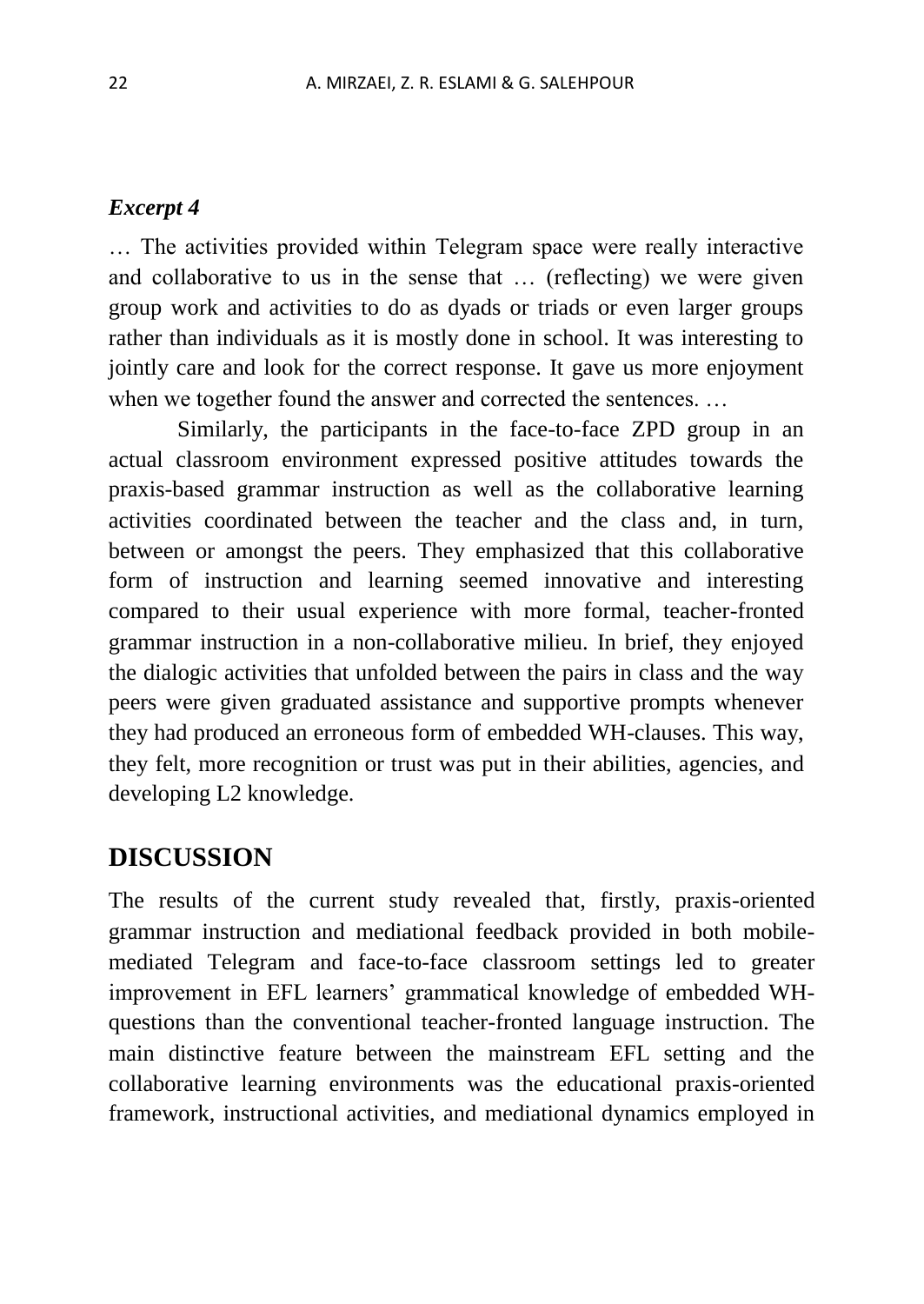the latter. As noted, this educational praxis is quintessentially grounded in Vygotsky's approach to educational psychology and epistemologically aims to bridge the so-called theory-practice, knowledge-use, and, in this case, a form-meaning gap in (language) education (Lantolf & Poehner, 2014; van Compernolle, 2014). In fact, this SCT notion seeks to represent the dialectical genesis or nature of humans' development of cognitive functions, including grammatical knowledge, by bringing naturally specified mental abilities and culturally constructed artifacts or mediational processes together through engagement with social others and contextualized, practical activity. In other words, contrary to non-praxis individualistic SLA accounts, which have for long oscillated between conscious, explicit attention to form and unconscious, implicit acquisition of knowledge through focusing on meaning, the ZPD-based settings under study envisioned a dialectical relation between form and meaning through collaborative mediation of practical activity within the created praxis.

In praxis domains, the instruction practically engaged ZPD learners in whole-class, dyadic, or triadic goal-directed activities (e.g., doctorpatient-companion/interpreter role-playing) the regulation of which, like all higher forms of culturally based psychological processes, required learnermediator's or learner-peer's collective talk-in-interaction and contingent, graduated use of mediational means (e.g., Aljaafreh & Lantolf, 1994; de Guerrero & Villamil, 2000). These mediational means and processes, according to Vygotsky (1978), emerge over time in the form of culturally constructed physical tools, (e.g., marker, smartphones) or symbolic artifacts, such as ZPD-activated languaging, upon which the learner-agents collaboratively act to co-construct their own indirect, 'auxiliary' relationship with the activity and, in turn, with the world (van Compernolle, 2014, 2019; Wertsch, 2007). This type of auxiliary inter-psychological relationship, when microgenetically internalized, "transfers the psychological operation to higher and qualitatively new forms and permits humans, by the aid of extrinsic stimuli, *to control their behavior from the outside*" (Vygotsky, 1978, p. 40; italics in original).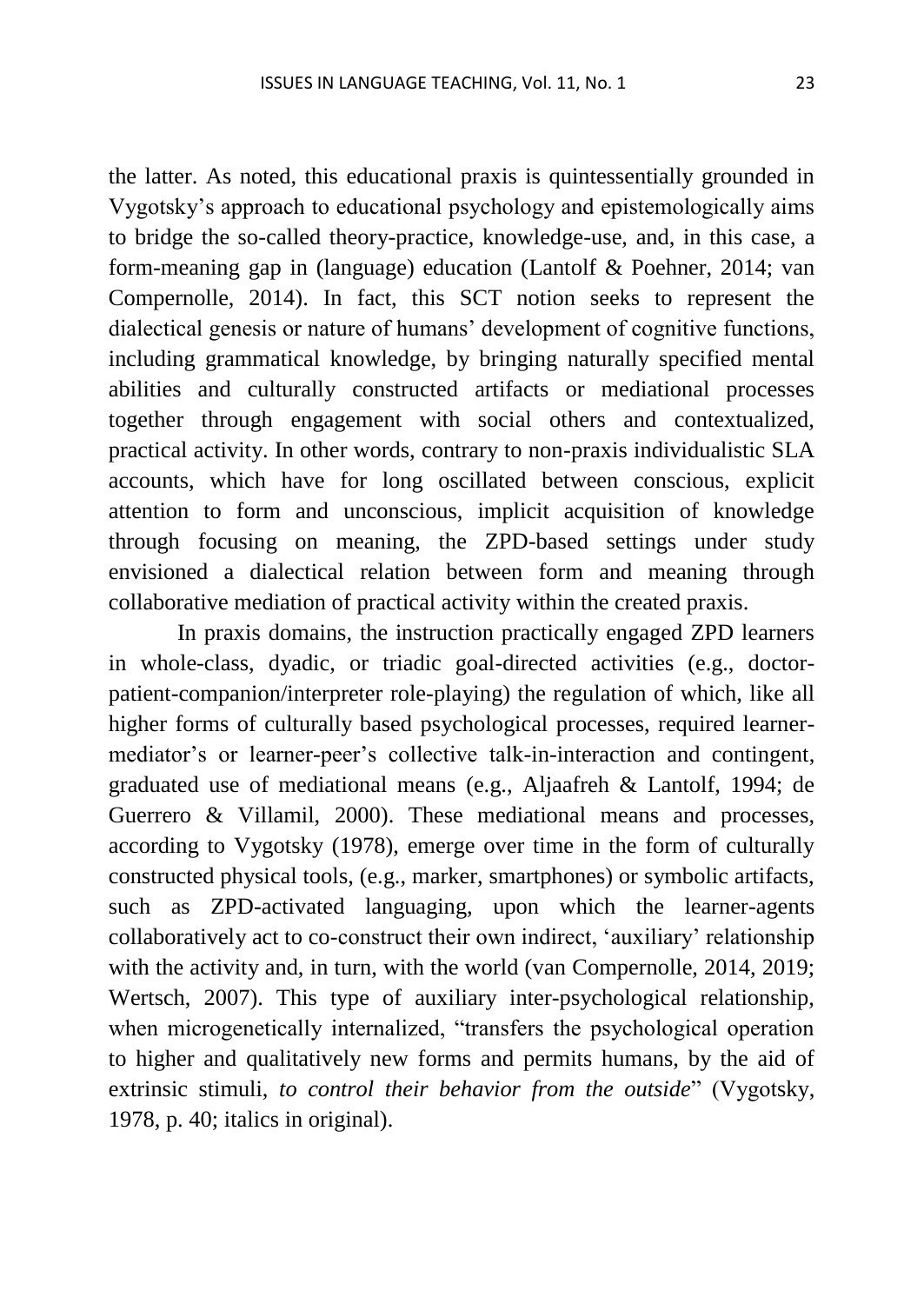It is thus argued that the ecological praxis framework adopted in this study, unlike theory-driven dualistic (implicit or explicit) approaches, envisioned language instruction and feedback as essentially collaborative, semantically contingent, and ZPD-based. These mediational processes came into play, not as strict, doctrinal feedback rules of thumb targeting the individual's solo performance, but rather as variably instantiated through dynamic, diagnostic assessment and mediation of the co-participantlearners' emergent needs and their potentials to microgenetically benefit from progressively less other-regulated, explicit assistance (Antón, 2012; Lantolf & Poehner, 2011; Lidz, 1991; Poehner, 2008, 2009). This collaborative, dialogic, or, in modern SLA terminology, interactional feedback (e.g., Mackey, 2007, 2020; Nassaji, 2015) tended to be ecologically contingent (Aljaafreh & Lantolf, 1994; Lidz, 1991; van Lier, 2004). That is, it arose from conversational discourse at a point where meaning and form were being processed (Nassaji, 2016) on the coparticipant-mediator's side to assist joint construction of meaning or direct peer-learners' attention to matters of L2 from which were less salient and might otherwise have been left unnoticed. More importantly, praxis-oriented feedback was 'graduated' and incrementally fine-tuned to learners' potential developmental levels within ZPD. In Nassaji's (2016) words, it "begins with indirect feedback and then moves progressively and in a scaffolding manner towards more direct feedback moves as needed" (p. 20).

Secondly, another important finding was that, despite the developmental trend witnessed in favor of the application of the virtual Telegram-assisted ZPD setting, no significant difference was statistically evidenced between the two virtual and physical ZPD settings. It thus seems imperative for L2 research to further explore this issue. Nonetheless, this finding is by itself worthwhile as it demonstrates that mobile-mediated SMN inter-activity domains, if not more engaging, are at least as equally useful as the classroom-based face-to-face ZPD setting. Meanwhile, all SMN diaries and interviews revealed positive attitudes towards the innovative alignment of originally classroom-based learning activities,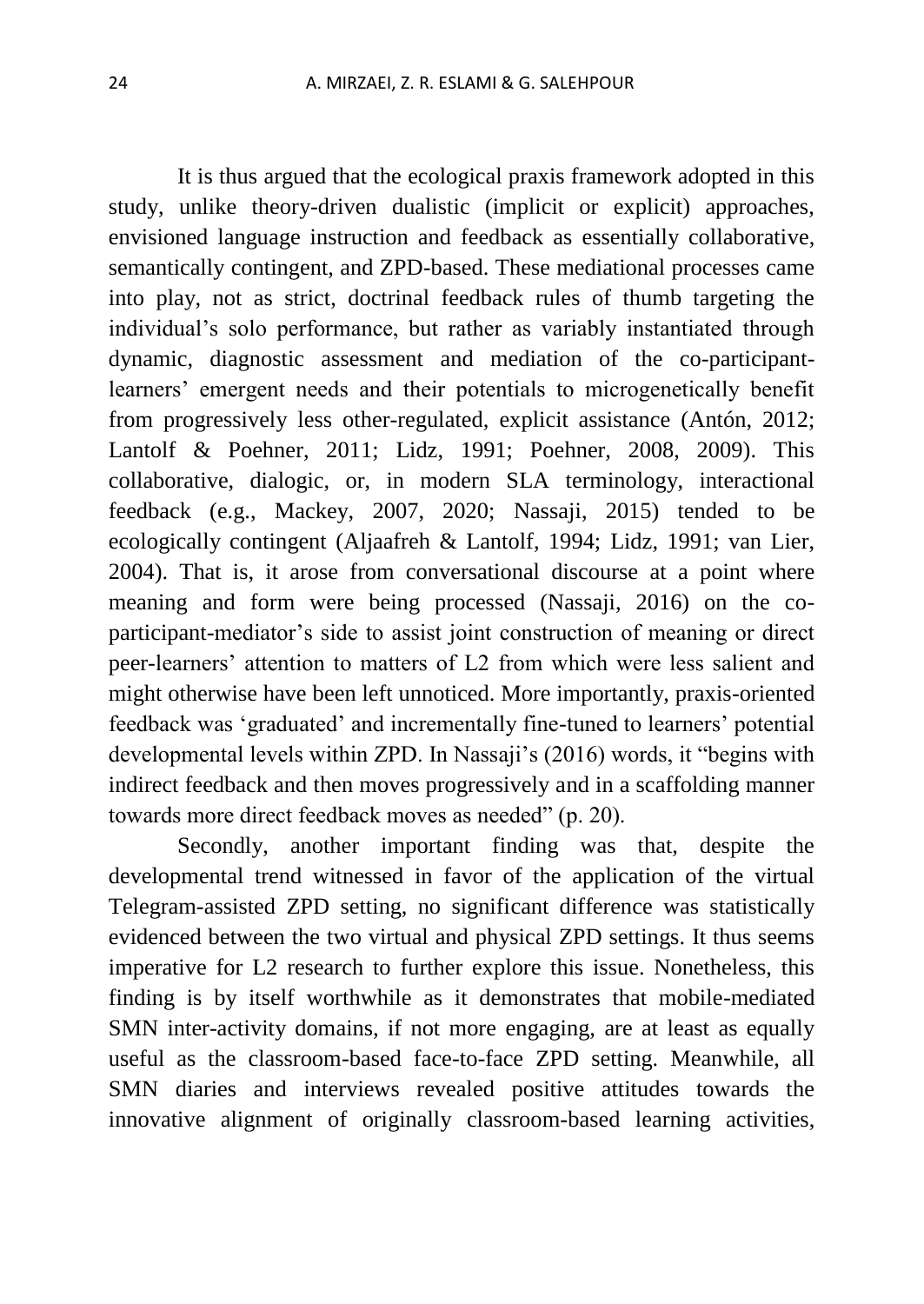instruction, and feedback with Telegram's interactive affordances. Specifically, similar instructional activities and Aljaafreh and Lantolf's (1994) mediational scale were employed within the virtual space which, although lacks the potential face-to-face rapport-building chances, offers no less leisurely-paced and goal-directed interactivity opportunities and, perhaps, more managerial ease and accessories. For instance, it was much more convenient to share task rubrics, activity directions, role-playing scenarios, narratives, cloze passages, or dyads/triads; regulate mediational feedback prompts; or direct leaner's attention, at times, using simple interactive emoticons. Moreover, it was easier to keep a close watch on the ZPD groups' task-oriented social interactions, intervene to assist less obtrusively, and, in van Lier's (2004) metaphorical sense, even dismantle the scaffold when no longer needed. On the other hand, interviewed learners found it more self-paced and manageable to get engaged in talk-inmediations, process the incoming stimulus or prompts, reflect more deeply on the metalinguistic point at hand, restructure their conceptual L2 knowledge, and, in Vygotsky's (1978) sense, microgenetically "grasp the process in-flight" (p. 68). Further, they experienced more fun and felt more at home with interactivity, collaboration, and reaching out to others (i.e., peers and the teacher) for assistance in the new virtual learning-and-activity ecosystem. This study thus adds to the cumulative interest in exploring the application of CMC, or much recently, mobile-mediated communication to collaborative L2 learning which is commonly witnessed in L2 research and pedagogy (e.g., Eslami & Kung 2016; Fuchs, 2016; Godwin-Jones, 2008; Kessler & Bikowski, 2010; Lee, 2008; Li, 2018; Rassaei, 2020; Sauro, 2009; Vakili, S. & Ebadi, 2020; Zeng & Takatsuka, 2009).

# **CONCLUSION AND IMPLICATIONS**

The findings pointed to the effectiveness of collaborative ZPD-activated praxis for L2 grammar instruction and mediational feedback in both virtual and physical inter-activity spaces. Further, only a developmental trend was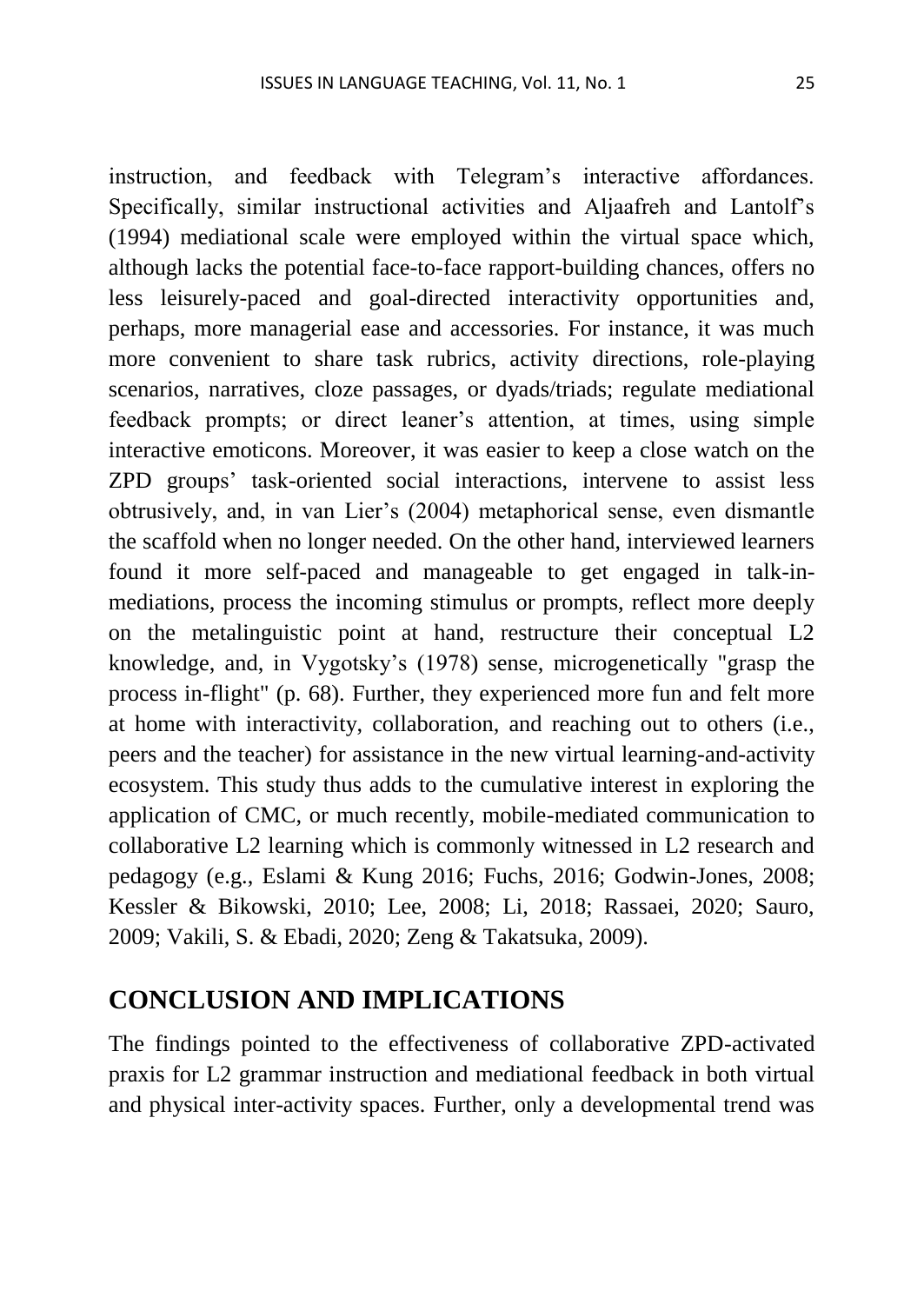observed in favor of the mobile-mediated SMN setting. The findings lent support to the SCT view that social, mediational relations instantiated within practical activity "genetically underlie all higher human cognitive functions and their relationships" (Vygotsky, 1978, p. 57). In essence, the ZPD-based collective interactivity envisioned in the form of whole-class, dyadic, or triadic educational praxis pointed to a dialectical relation between L2 form and meaning quintessentially mediated through activity-based collaborative dialogue (or languaging) in L2 instruction and feedback.

As noted earlier, the fundamentally SLA-oriented conception of this trend is increasingly being referred to as interactional feedback (Nassaji, 2015). In sum, the neo-Vygotskyan integrative notion of praxis, through which conceptual, metalinguistic knowledge can be effectively linked to its relationship with practical activity and language experience (van Compernolle, 2014; Vygotsky, 2004), provides an educational framework through which a focus on grammatical forms and a focus on meaningful communication can be most effectively integrated into L2 classrooms.

For further research in this area, it is suggested that the mediating role of mobile-mediated SMN to the educational praxis be explored under Engeström's (2001) as well as Thorne's (2005, p. 395) rubric of 'knotworking,' proposed as the unifying direction for the evolving thirdgeneration SCT, to develop "conceptual tools to address dialogue, a multiplicity of participant perspectives, and the interrelations between defined activity systems" across different points in time and space. Furthermore, digitally mediated SMN affordances can be even approached as categories of Thorne et al.'s (2021) 'rewilding' conception of instructed language education, a recent call for creating goal-oriented materialinteractional conditions for outside-the-classroom language use and learning, with an eye to "the heterogeneity, complexity, and unpredictability of interaction in the wild" (p. 108). In this research, ZPD learners' positive attitudes towards praxis-oriented collaboration, specifically in the SMN space, attested to the variable extramural knotworking or rewilding affordances third- or fourth-generation SCT practitioners may aspire to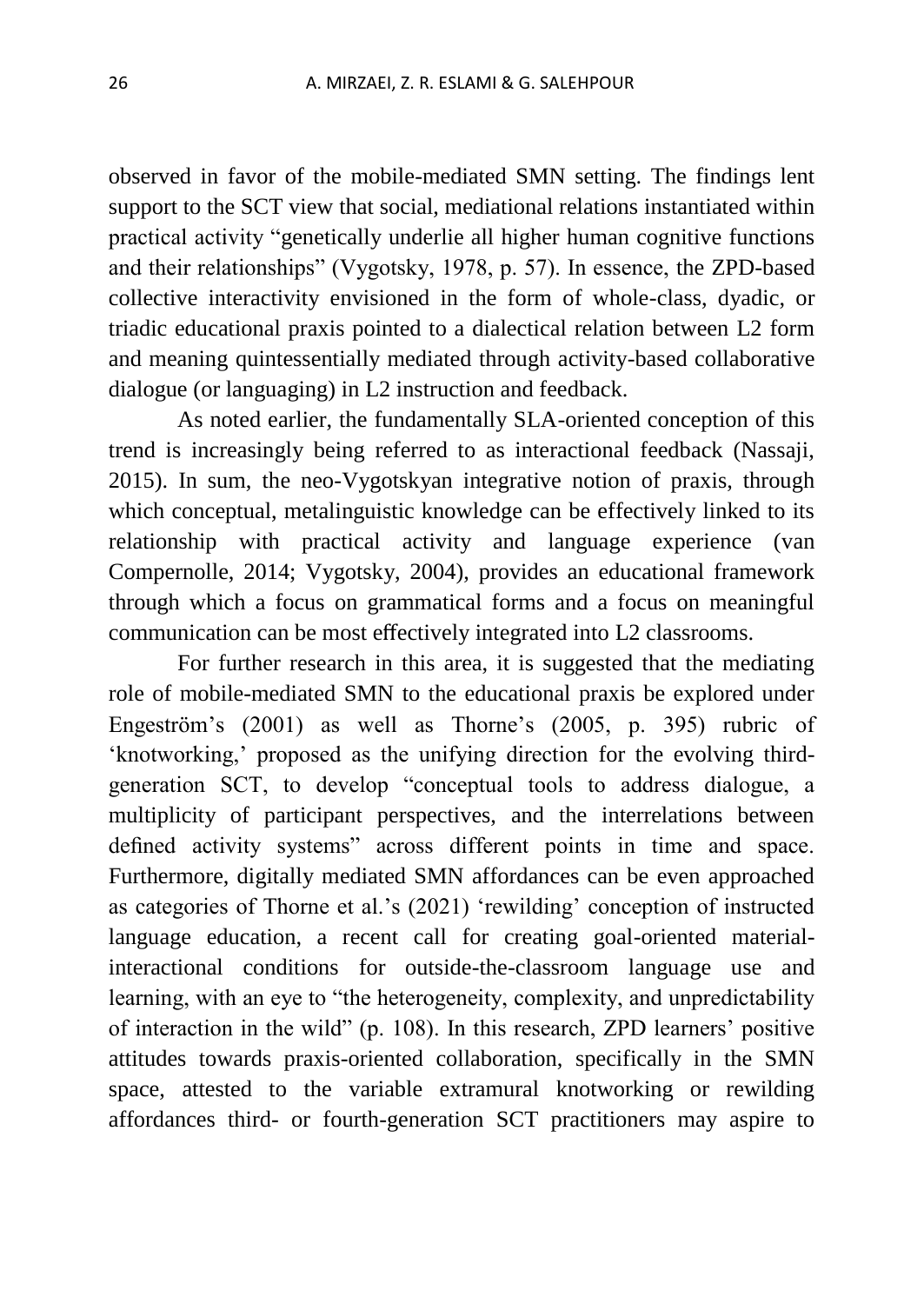build into language education, affordances such as innovativeness, interactivity, meaning-making, multivocality, pair/trio nodes, ease, playfulness, care, and rapport.

Last but not least, there were certain limitations characterizing this research. First, a rather small number of only female participants were employed both at large and in each group due to the accessibility issue, especially considering regulations in private language institutes in Iran. Second, Telegram SMN has recently been filtered in the country, and practical safeguards had to be put in place to meet the concerns of individuals, parents, and the institute, which further exacerbated the accessibility problem. Also, part of the comparative picture was missing in the interpretive results as the control group's interview data were not elicited for practicality concerns. Finally, as noted, no significant difference was spotted between the virtual/physical ZPD groups despite tracking a developmental trend for the virtual praxis-oriented context, which awaits further research.

### **Disclosure statement**

No potential conflict of interest was reported by the authors.

### **ORCID**

Azizullah Mirzaei **http://orcid.org/0000-0002-8436-0390** Zohreh R. Eslami <http://orcid.org/0000-0003-2969-5056> Gholamreza Salehpour **D** <http://orcid.org/0000-0002-7597-688X>

# **References**

Ahmadi, A., & Barabadi, E. (2014). [Examining Iranian EFL learners' knowledge of](https://ilt.atu.ac.ir/article_1759_e685ee9ad14a6941bd9405ef06c275c5.pdf)  [grammar through a computerized dynamic test.](https://ilt.atu.ac.ir/article_1759_e685ee9ad14a6941bd9405ef06c275c5.pdf) *Issues in Language Teaching, 3*(2), 161-183.

Aljaafreh, A., & Lantolf, J. P. (1994). Negative feedback as regulation and second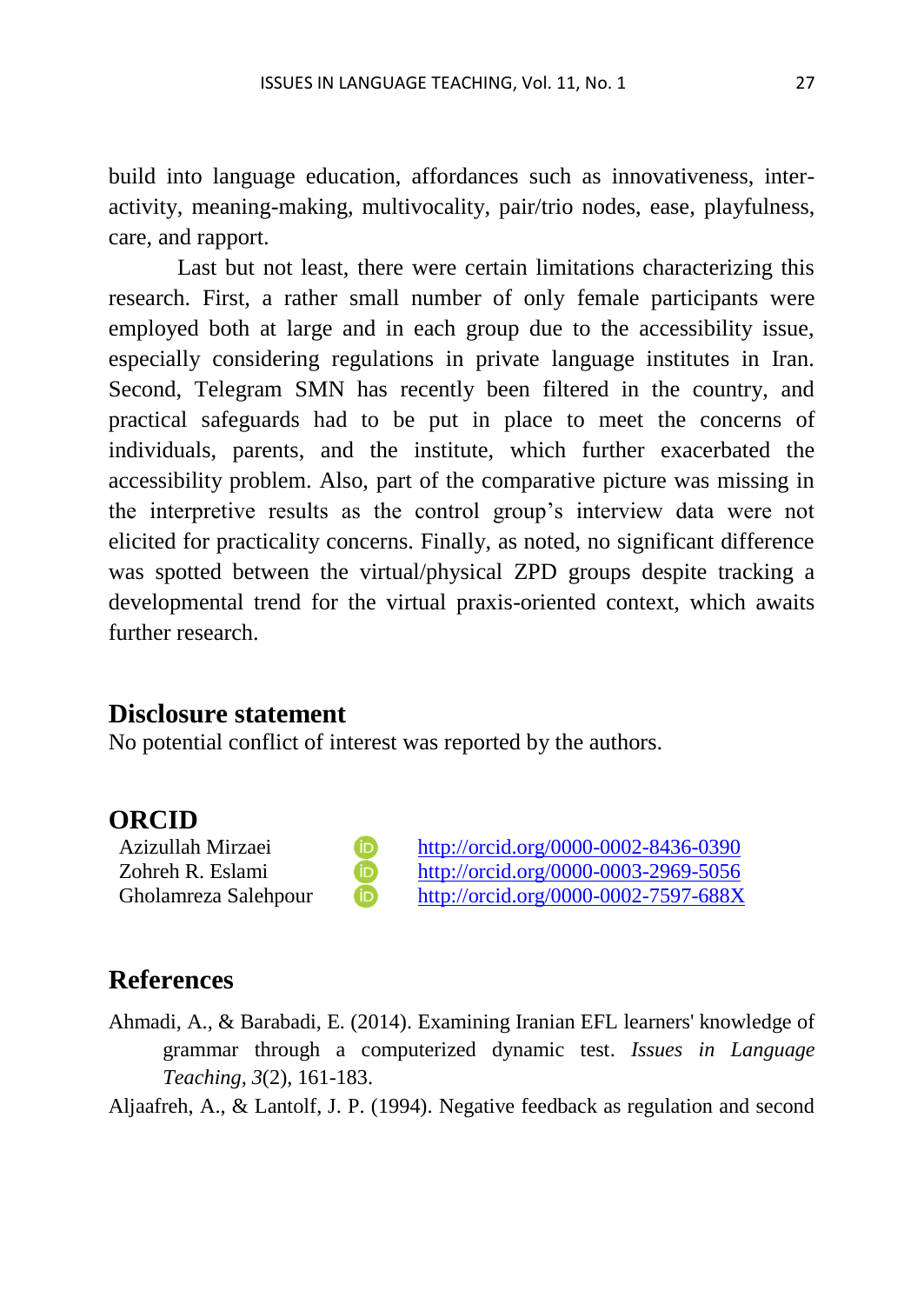language learning in the zone of proximal development. *The Modern Language Journal*, *78*(4), 465-483.

- Anton, M. (2012). Dynamic assessment. In G. Fulcher & F. Davidson (Eds.), *The Routledge handbook of language testing* (pp. 106-119). New York, NY: Routledge
- Biber, D., Conrad, S., & Cortes, V. (2004). If you look at…: Lexical bundles in university teaching and textbooks*. Applied Linguistics, 25*(3), 371-405.
- Buescher, K., & Strauss, S. (2018). Conceptual framework and L2 pedagogy: The case of French Prepositions. In A. E. Tyler, L. Ortega, M. Uno & H. Park (Eds.), *Usage-inspired L2 instruction: Researched pedagogy* (pp. 95-115). Amsterdam: John Benjamins.
- Chen, T. (2016). Technology-supported peer feedback in ESL/EFL writing classes: A research synthesis. *[Computer Assisted Language Learning,](https://www.tandfonline.com/toc/ncal20/current) 29*(2), 365- 397.
- de Guerrero, M. C. M., & Villamil, O. S. (2000). Activating the ZPD: Mutual scaffolding in L2 peer revision. *The Modern Language Journal, 84*(1), 51- 68.
- Dörnyei, Z. (2009). *The psychology of second language acquisition*. Oxford: Oxford University Press.
- Doughty, C., & Williams, J. (1998). Pedagogical choices in focus on form. In C. Doughty & J. Williams (Eds.), *Focus on form in classroom second language acquisition* (pp. 197-261). Cambridge: Cambridge University Press.
- Ebadi, S., & Saeedian, A. (2015). [The effects of computerized dynamic assessment](https://ilt.atu.ac.ir/article_7224_3940b00712a60c1323d452707024b625.pdf)  [on promoting at-risk advanced Iranian EFL students' reading skills.](https://ilt.atu.ac.ir/article_7224_3940b00712a60c1323d452707024b625.pdf) *Issues in Language Teaching, 4*(2), 1-26.
- Engeström, Y. (2001). Expansive learning at work: Toward an activity theoretical reconceptualization. *Journal of Education and Work*, *14*, 133-156.
- Eslami, Z., & Kung, W. (2016). [Focus-on-form and EFL learners' language](https://www.tandfonline.com/doi/abs/10.1080/09571736.2016.1227219)  [development in synchronous computer-mediated communication: task-based](https://www.tandfonline.com/doi/abs/10.1080/09571736.2016.1227219)  [interactions.](https://www.tandfonline.com/doi/abs/10.1080/09571736.2016.1227219) *The Language Learning Journal*, *44*(4), 401-417.
- Firth, A., & Wagner, J. (2007). Second/Foreign language learning as a social accomplishment: Elaborations on a reconceptualized SLA. *The Modern Language Journal*, *91*(1), 800-819.
- Fuchs, C. (2016). "Are you able to access this website at all?" –team negotiations and macro-level challenges in telecollaboration. *[Computer Assisted](https://www.tandfonline.com/toc/ncal20/current)*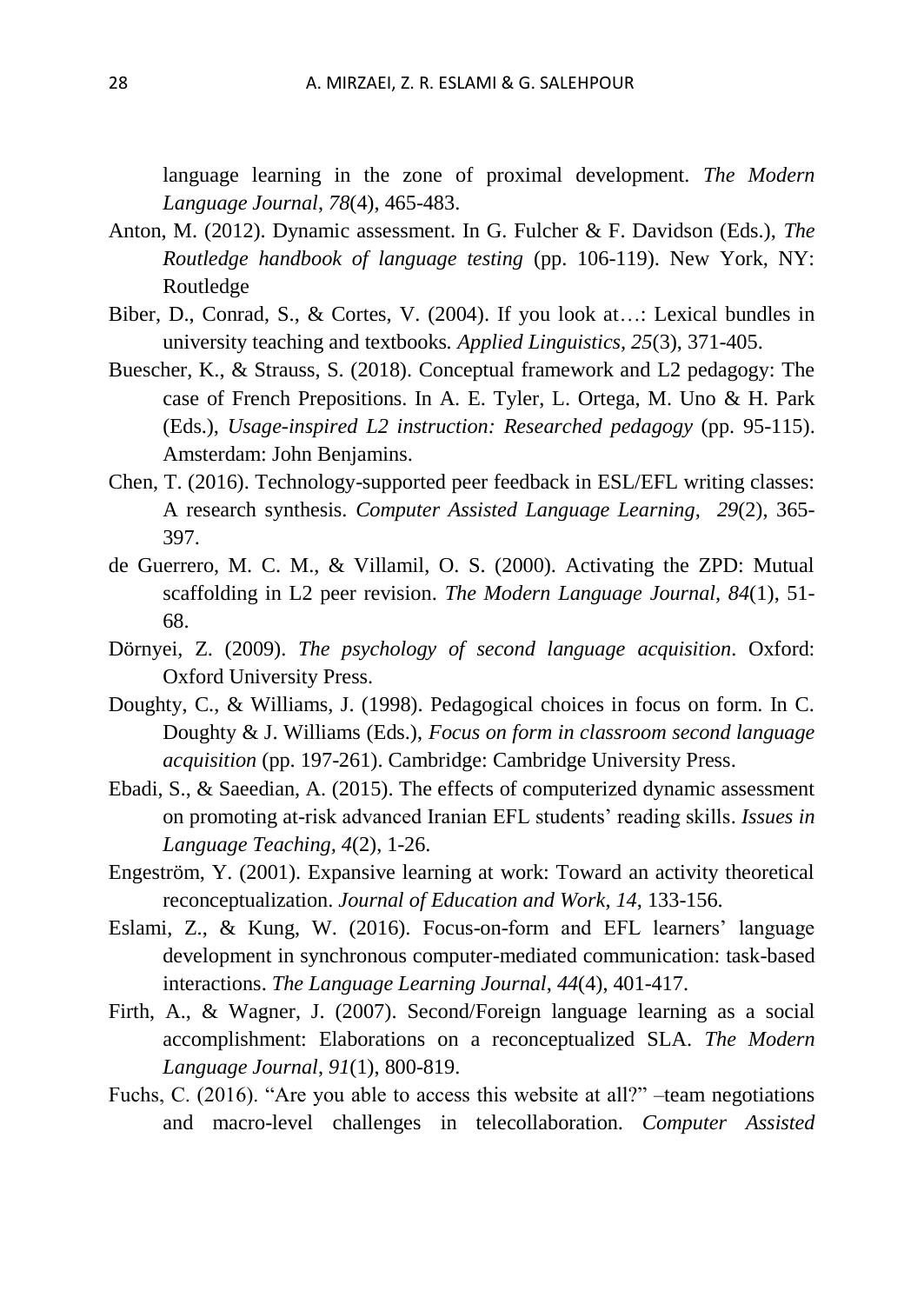*Language Learning, 29*(7), 1152-1168.

- García, P. (2019a). Exploring the role of dynamic assessment in language education: An introduction to the special issue. *Language and Sociocultural Theory, 6(*1), 1-5.<https://doi.org/10.1558/lst.38912>
- García, P. (2019b). Dynamic assessment: Promoting in-service teachers' conceptual development and pedagogical beliefs in the L2 classroom. *Language and Sociocultural Theory, 6*(1), 32–62. https://doi.org/10.1558/lst.38915
- Geranpayeh, A. (2003). A quick review of the English quick placement test. *Research Notes*, *12*, 8-10.
- Godwin-Jones, R. (2008). Emerging technologies: Mobile-computing trends: Lighter, faster, smarter. *Language Learning & Technology, 12*(3), 3-9.
- Hadidi, A. (2021). Application of a SCOBA in educational praxis of L2 written argumentative discourse. *Language and Sociocultural Theory, 8*(1), 68-96. <https://doi.org/10.1558/lst.19037>
- Herazo, J. D., Davin, K. J., & Sagre, A. (2019). L2 Dynamic assessment: An activity theory perspective. *The Modern Language Journal, 103*(2), 443-458.
- Infante P., & Poehner, M. E. (2019). Realizing the ZPD in second language education: The complementary contributions of dynamic assessment and mediated development. *Language and Sociocultural Theory*, *6*(1), 63-91. https://doi.org/10.1558/lst.38916
- [Karlström, P., &](https://www.tandfonline.com/author/Karlstr%C3%B6m%2C+Petter) Lundin, E. (2013). CALL in the zone of proximal development: Novelty effects and teacher guidance. *[Computer Assisted Language](https://www.tandfonline.com/toc/ncal20/current)  [Learning, 2](https://www.tandfonline.com/toc/ncal20/current)6*(5), 412-429.
- Kessler, G., & Bikowski, D. (2010). Developing collaborative autonomous learning abilities in computer mediated language learning: Attention to meaning among students in wiki space. *Computer Assisted Language Learning, 23*(1), 41-58.
- Lantolf, J. P., & Poehner, M. E. (2011). Dynamic assessment in the classroom: Vygotskian praxis for L2 development. *Language Teaching Research*, *15*(1), 11-33.
- Lantolf, J. P., & Poehner, M. E. (2014). *Sociocultural theory and the pedagogical imperative in L2 education*. New York, NY: Routledge.
- Lantolf, J. P., Poehner, M. E., & Swain, M. (2018). *Handbook of sociocultural theory and second language learning*. London: Routledge.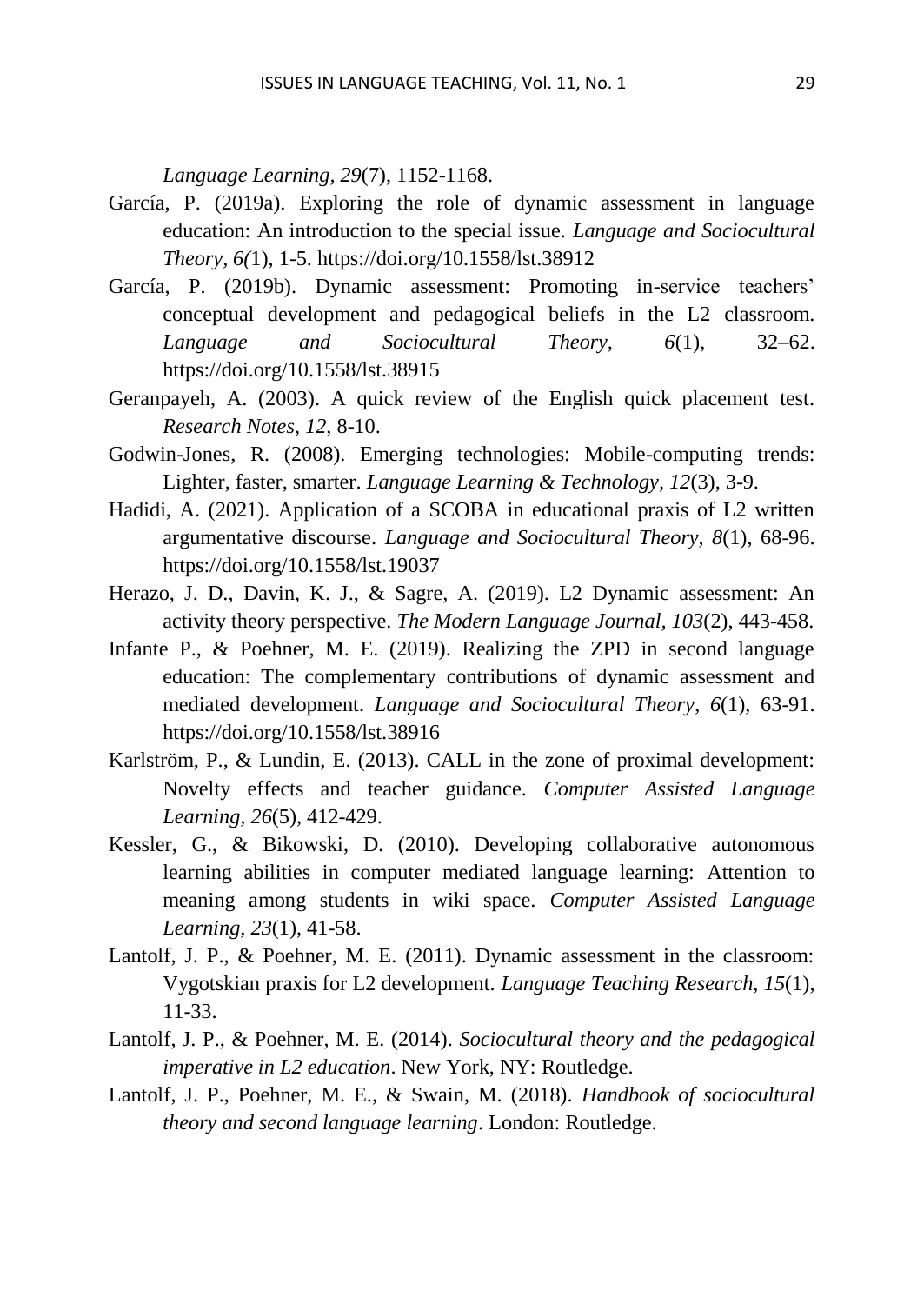- Lantolf, J. P., Poehner, M. E., & Thorne, S. (2020). Sociocultural Theory and L2 Development*.* In B. van Patten, G. D. Keating & S. Wulff (Eds.), *[Theories in](https://www.taylorfrancis.com/books/mono/10.4324/9780429503986/theories-second-language-acquisition?refId=cbdcb49c-42f9-48b5-911e-a0f8a73c3434)  [second language acquisition](https://www.taylorfrancis.com/books/mono/10.4324/9780429503986/theories-second-language-acquisition?refId=cbdcb49c-42f9-48b5-911e-a0f8a73c3434)* (pp. 223-247). London: Routledge.
- Lantolf, J. P., & Thorne, S. L. (2006). Sociocultural theory and second language learning. In B. van Patten & J. Williams (Eds.), *Theories in Second Language Acquisition* (pp. 201-224). Mahwah, NJ: Lawrence Erlbaum.
- Lee, L. (2008). Focus-on-form through collaborative scaffolding in expert-tonovice online interaction. *Language Learning & Technology, 12*(3), 53-72.
- Leontiev, A. (1981). *Psychology and the language learning process*. London: Pergamon.
- Li, M. (2018). Computer-mediated collaborative writing in L2 contexts: An analysis of empirical research, *Computer Assisted Language Learning*, *31*(8), 882-904.
- Lidz, C. S. (1991). *Practitioners' guide to dynamic assessment*. New York, NY: Gilford Press.
- Long, M. H. (1991). Focus on form: A design feature in language teaching methodology. In K. de Bot, R. Ginsberg & C. Kramsch (Eds.), *Foreign language research in cross-cultural perspective* (pp. 39-52). Amsterdam: John Benjamins.
- Long, M. H., & Robinson, P. (1998). Focus on form: Theory, research, and practice. In C. Doughty & J. Williams, (Eds.), *Focus on form in classroom second language acquisition* (pp. 15-41). Cambridge: Cambridge University Press.
- Mackey, A. (2007). *Conversational interaction in second language acquisition*. Oxford: Oxford University Press.
- Mackey, A. (2020). *Interaction, feedback and task research in second language learning*. Cambridge: Cambridge University Press.
- Mehri Kamrood, A., Davoudi, M., Ghaniabadi, S., & Amirian, S. M. R. (2020). Diagnosing L2 learners' development through online computerized dynamic assessment. *Computer Assisted Language Learning*. <https://doi.org/10.1080/09588221.2019.1645181>
- Mirzaei, A., & Eslami, Z. (2015). ZPD-activated languaging and collaborative L2 writing. *Educational Psychology: An International Journal of Experimental Educational Psychology*, *5*(1), 5-25.
- Mirzaei, A., & Taheri, F. (2016). Task-based collaborative interaction in a CMC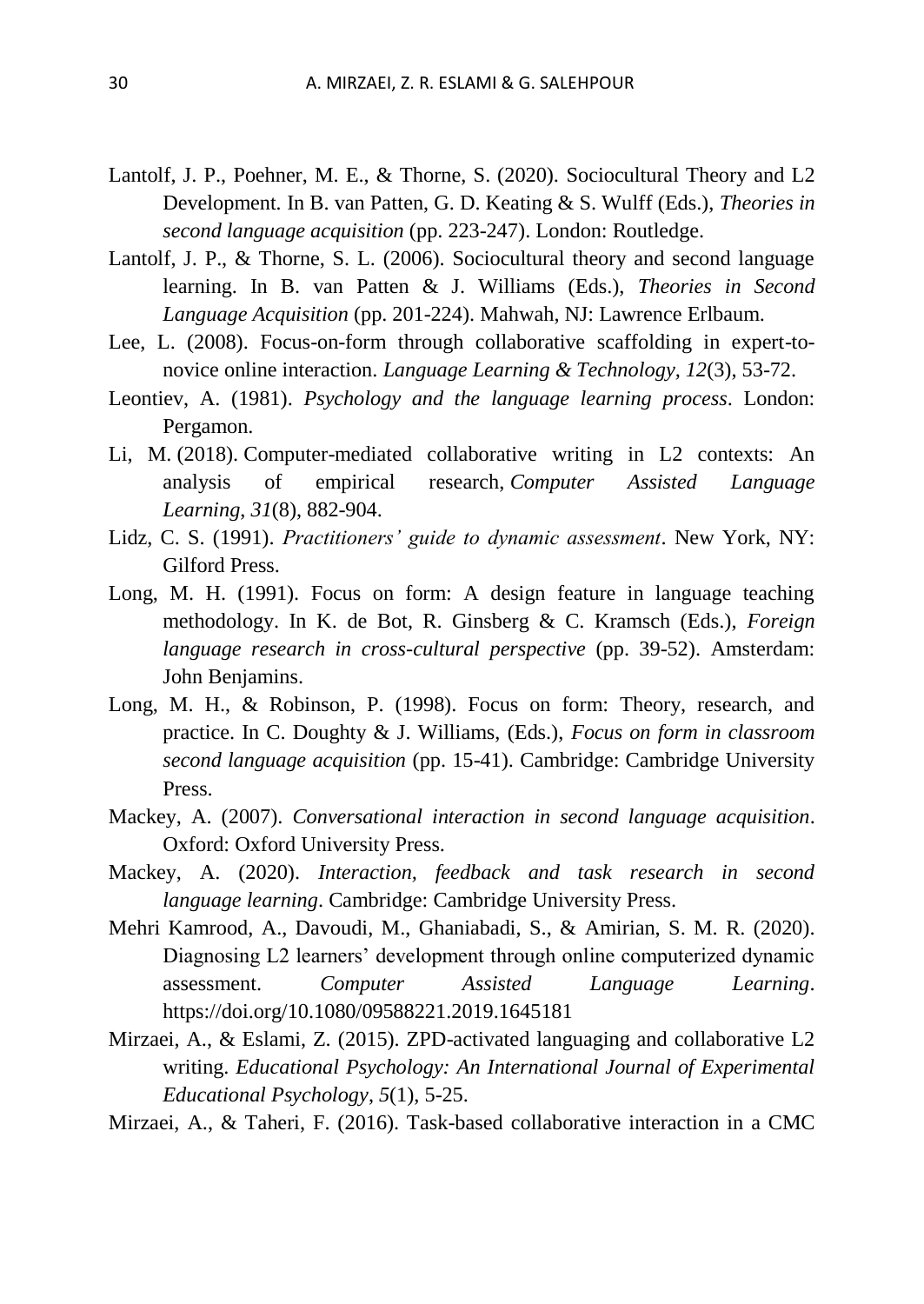environment: A form-focused perspective. *Teaching English Language*, *10*(2), 113-149.

- Mitchell, R., Myles, F., & Marsden, E. (2013). *Second language learning theories*. London: Routledge.
- Nassaji, H. (2015). *The interactional feedback dimension in instructed second language learning: Linking theory, research, and practice*. London: Bloomsbury.
- Nassaji, H. (2016). Anniversary article: Interactional feedback in second language teaching and learning: A synthesis and analysis of current research. *Language Teaching Research, 20*(4), 535-562.
- Nassaji, H., & Fotos, S. (2011). *Teaching grammar in second language classrooms*. New York, NY: Routledge.
- Nassaji, H., & Swain, M. (2000). A Vyogtskyan perspective on corrective feedback in L2: The effect of random versus negotiated help on the learning of English articles. *Language Awareness*, *9*(1), 34-51.
- Pallant, J. (2013). *SPSS survival manual: A step-by-step guide to data analysis using IBM SPSS*. (5th ed.). New York, NY: Open University Press.
- Pempek, T. A., Yermolayeva, Y. A., & Calvert, S. L. (2009). College students' social networking experiences on Facebook. *Journal of Applied Developmental Psychology, 30*(3), 227-238.
- Poehner, M. E. (2008). *Dynamic assessment: A Vygotskian approach to understanding and promoting second language development*. Berlin: Springer.
- Poehner, M. E. (2009). Group dynamic assessment: Mediation for the L2 classroom. *TESOL Quarterly*, *43*(3), 471-491.
- Poehner, M. E. (2017). Sociocultural theory and the dialectical-materialist approach to L2 development: Introduction to the special issue. *Language and Sociocultural Theory*, *3*(2), 133-152. <https://doi.org/10.1558/lst.v3i2.32869>
- Poehner, M., & Wang, Z. (2020). Dynamic assessment and second language development. *Language Teaching*, 1-19. <https://doi.org/10.1017/S0261444820000555>
- Rassaei, E. (2014). Scaffolded feedback, recasts, and L2 development: A sociocultural perspective. *The Modern Language Journal*, *98*(1), 417-431.
- Rassaei, E. (2020). Effects of mobile-mediated dynamic and nondynamic glosses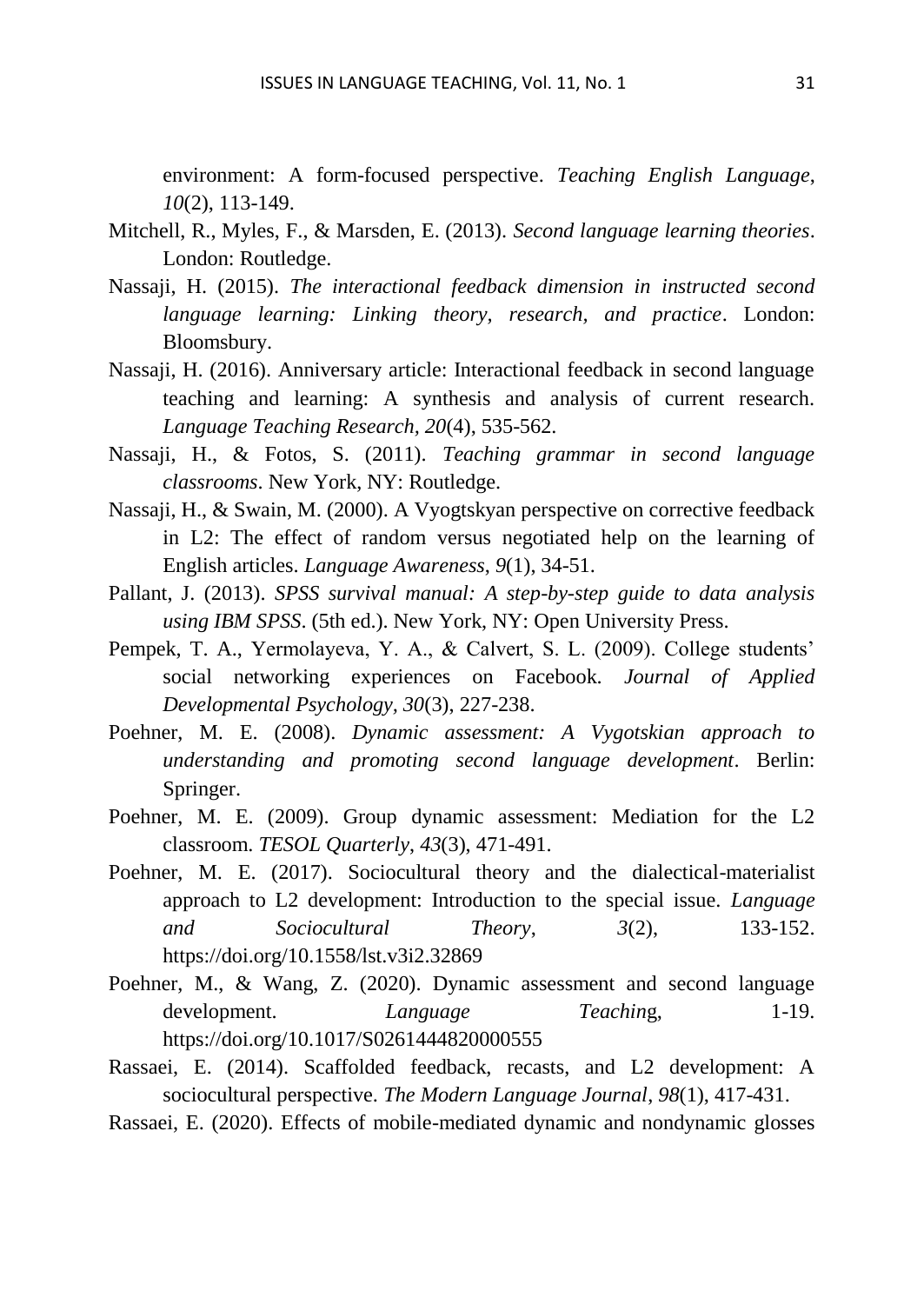on L2 vocabulary learning: A sociocultural perspective. *The Modern Language Journal, 104*(1), 284-303.

- Sauro, S. (2009). Computer-mediated corrective feedback and the development of L2 grammar. *Language Learning & Technology, 13*(1), 96-20.
- Swain, M., & Lapkin, S. (1998). Interaction and second language learning: Two adolescent French immersion students working together. *The Modern Language Journal, 82*(3), 320-337.
- Swain, M., Kinnear, P., & Steinman, L. (2010*). Sociocultural theory in second language education: An introduction through narratives*. Bristol: Multilingual Matters.
- Thorne, S. L. (2005). Epistemology, politics, and ethics in sociocultural theory. *The Modern Language Journal, 89*(3), 393-409.
- Vakili, S. & Ebadi, S. (2020). Exploring EFL learners` developmental errors in academic writing through face-to-Face and computer-Mediated dynamic assessment, *Computer Assisted Language Learning*. <https://doi.org/10.1080/09588221.2019.1698616>
- van Compernolle, R. A. (2014). *Sociocultural theory and L2 instructional pragmatics*. Bristol: Multilingual Matters.
- van Compernolle, R. A. (2019). Vygotskian cultural-historical psychology in L2 pragmatics. In N. Taguchi (Ed.), *The Routledge handbook of second language acquisition and pragmatics* (pp. 145-160). London: Routledge.
- van Lier, L. (2004). *The ecology and semiotics of language learning: A sociocultural perspective*. Boston, MA: Kluwer Academic.
- Vygotsky, L. S. (1978). *Mind in society: The development of higher psychological processes.* Cambridge, MA: Harvard University Press.
- Vygotsky, L. S. (1981). The genesis of higher mental functions. In J. V. Wertsch (Ed.), *The concept of activity in Soviet psychology* (pp. 144-188). Armonk, NY: Sharpe.
- Vygotsky, L. S. (1987). *The collected works of L. S. Vygotsky: Thinking and speaking, Vol. 1*. New York, NY: Plenum.
- Vygotsky, L. S. (1997). *The collected works of L. S. Vygotsky: The history of the development of higher mental functions, Vol. 4*. New York, NY: Plenum.
- Vygotsky, L. S. (2004). The historical meaning of the crisis in psychology: A methodological investigation. In R. W. Rieber & D. K. Robinson (Eds.), *The essential Vygotsky* (pp. 227-344). New York, NY: Kluwer/Plenum.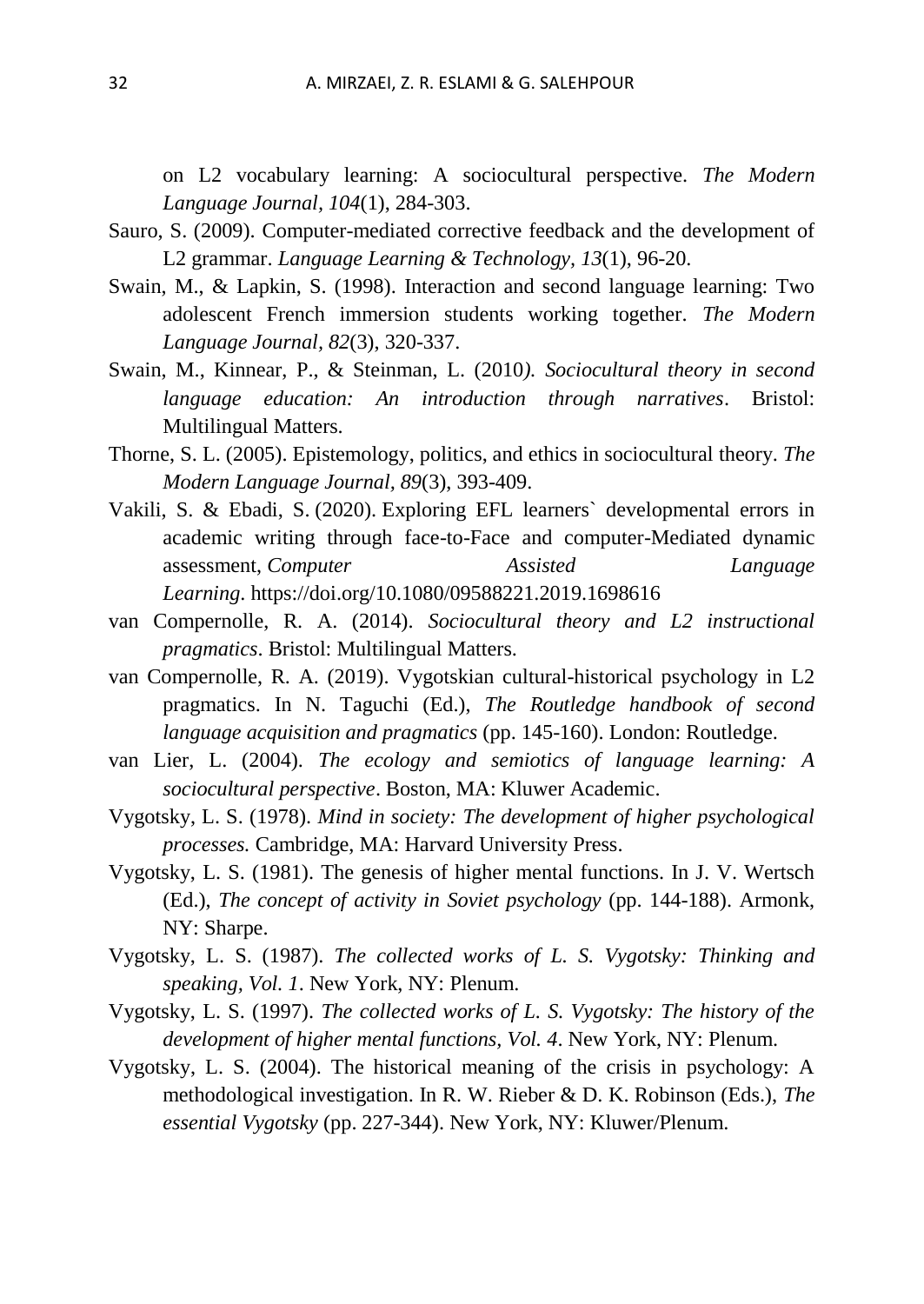- Wertsch, J. (2007). Mediation. In H. Daniels, M. Cole & J. Wertsch (Eds.), *The Cambridge companion to Vygotsky* (pp. 178-192). Cambridge: Cambridge University Press.
- Zeng, G., & Takatsuka, S. (2009). Text-based peer-peer collaborative dialogue in a computer- mediated learning environment in the EFL context. *System, 37*(3), 434-446.
- Zhang, J., & Lu, X. (2019). Measuring and supporting second language development using computerized dynamic assessment. *Language and Sociocultural Theory, 6(*1), 92-115. https://doi.org/10.1558/lst.31710

#### **Appendix A: Typical Grammar Test Items**

### **Direction: Choose the best option (a, b, c, or d) that best completes each sentence.**

| 1. What did you say to your friend when he ask where ?       |          |                            |  |  |  |  |
|--------------------------------------------------------------|----------|----------------------------|--|--|--|--|
| a. did you spend your weekend b. you had spent your weekend  |          |                            |  |  |  |  |
| c. your weekend did you spend d. had your weekend been spent |          |                            |  |  |  |  |
| 2. "Did he eat a sandwich for lunch?" "I don't remember what |          |                            |  |  |  |  |
| a. did he eat b. had he eaten c. he had eaten d. he ate      |          |                            |  |  |  |  |
| 3. Can you tell me how far  from here to your university?    |          |                            |  |  |  |  |
| a. there is b. it is                                         | c. is it | d. is there                |  |  |  |  |
| 4. I don't know                                              |          |                            |  |  |  |  |
| a. where they come from                                      |          | b. where do they come from |  |  |  |  |
| c. where did they come from                                  |          | d. where are they from     |  |  |  |  |

#### **Appendix B: Interview Script Questions for the Virtual ZPD Settings**

- 1. How did you find the Telegram environment for learning English?
- 2. How was the social network environment different from the previous classes you had had?
- 3. How did you feel during the class activities?
- 4. How did you feel while interacting in cyber space and did the activities conducted work or help you learn better or not?